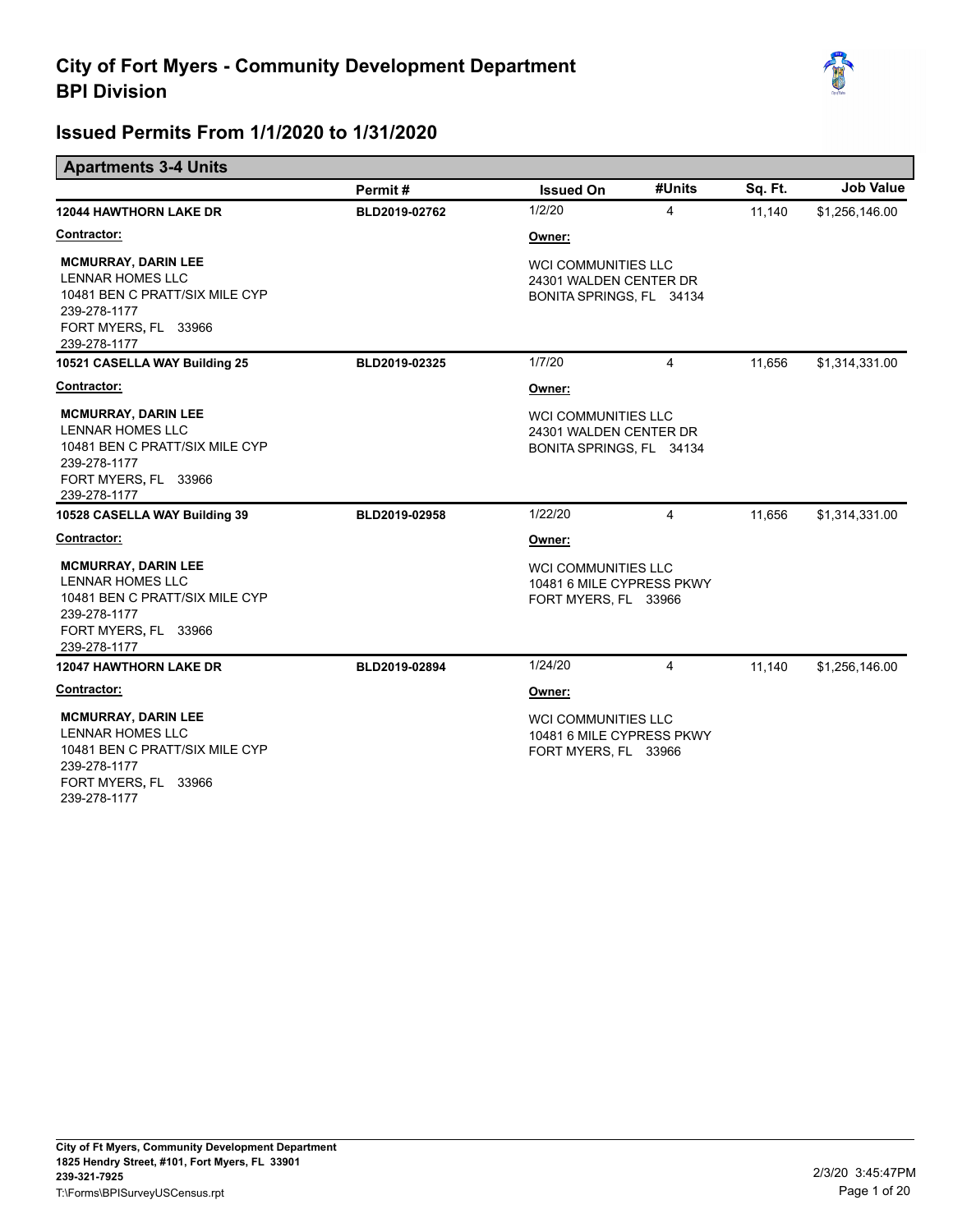

|                                                                                                                                             | Permit#       | <b>Issued On</b>                                                                | #Units | Sq. Ft. | <b>Job Value</b> |
|---------------------------------------------------------------------------------------------------------------------------------------------|---------------|---------------------------------------------------------------------------------|--------|---------|------------------|
| <b>4810 WINDSOR LANDING DR</b>                                                                                                              | BLD2019-00714 | 1/2/20                                                                          | 24     | 22,752  | \$2,903,382.72   |
| <b>Contractor:</b>                                                                                                                          |               | Owner:                                                                          |        |         |                  |
| KAUFMAN, MICHAEL ISREAL<br>KAUFMAN LYNN CONSTRUCTION, INC<br>3185 SOUTH CONGRESS AVE 561-361-6700<br>DELRAY BEACH, FL 33445<br>561-361-6700 |               | SHOPS AT VILLAGE WALK LLC<br>570 DELAWARE AVE<br>BUFFALO, NY 14202              |        |         |                  |
| <b>4830 WINDSOR LANDING DR</b>                                                                                                              | BLD2019-00716 | 1/2/20                                                                          | 24     | 22,752  | \$2,903,382.72   |
| <b>Contractor:</b>                                                                                                                          |               | Owner:                                                                          |        |         |                  |
| KAUFMAN, MICHAEL ISREAL<br>KAUFMAN LYNN CONSTRUCTION, INC<br>3185 SOUTH CONGRESS AVE 561-361-6700<br>DELRAY BEACH, FL 33445<br>561-361-6700 |               | SHOPS AT VILLAGE WALK LLC<br>570 DELAWARE AVE<br>BUFFALO, NY 14202              |        |         |                  |
| <b>4800 WINDSOR LANDING DR</b>                                                                                                              | BLD2019-00728 | 1/2/20                                                                          | 24     | 20.725  | \$2,644,717.25   |
| <b>Contractor:</b>                                                                                                                          |               | Owner:                                                                          |        |         |                  |
| KAUFMAN, MICHAEL ISREAL<br>KAUFMAN LYNN CONSTRUCTION, INC<br>3185 SOUTH CONGRESS AVE 561-361-6700<br>DELRAY BEACH, FL 33445<br>561-361-6700 |               | SHOPS AT VILLAGE WALK LLC<br>570 DELAWARE AVE<br>BUFFALO, NY 14202              |        |         |                  |
| <b>4820 WINDSOR LANDING DR</b>                                                                                                              | BLD2019-00729 | 1/2/20                                                                          | 24     | 20,725  | \$2,644,717.25   |
| <b>Contractor:</b>                                                                                                                          |               | Owner:                                                                          |        |         |                  |
| KAUFMAN, MICHAEL ISREAL<br>KAUFMAN LYNN CONSTRUCTION, INC<br>3185 SOUTH CONGRESS AVE 561-361-6700<br>DELRAY BEACH, FL 33445<br>561-361-6700 |               | SHOPS AT VILLAGE WALK LLC<br>570 DELAWARE AVE<br>BUFFALO, NY 14202              |        |         |                  |
| 11793 GRAND BELVEDERE WAY                                                                                                                   | BLD2019-02409 | 1/8/20                                                                          | 6      | 13,984  | \$1,576,836.00   |
| Contractor:                                                                                                                                 |               | Owner:                                                                          |        |         |                  |
| <b>MCMURRAY, DARIN LEE</b><br>LENNAR HOMES LLC<br>10481 BEN C PRATT/SIX MILE CYP<br>239-278-1177<br>FORT MYERS, FL 33966<br>239-278-1177    |               | WCI COMMUNITIES LLC<br>24301 WALDEN CENTER DR<br>BONITA SPRINGS, FL 34134       |        |         |                  |
| 3645 SCHOOLHOUSE RD W -- Bldg 3                                                                                                             | BLD2019-01281 | 1/22/20                                                                         | 40     | 61,229  | \$7,912,623.00   |
| <b>Contractor:</b>                                                                                                                          |               | Owner:                                                                          |        |         |                  |
| <b>VALENTINE, GREGORY M</b><br>BETTER SPACES SOUTHEAST LLC<br>11811 METRO PKWY 239 337-7660<br>FORT MYERS, FL 33966<br>239 337-7660         |               | MJ DEVELOPMENT SOUTHEAST LLC.<br>62300 GULF BLVD.<br>SAINT PETERSBURG, FL 33706 |        |         |                  |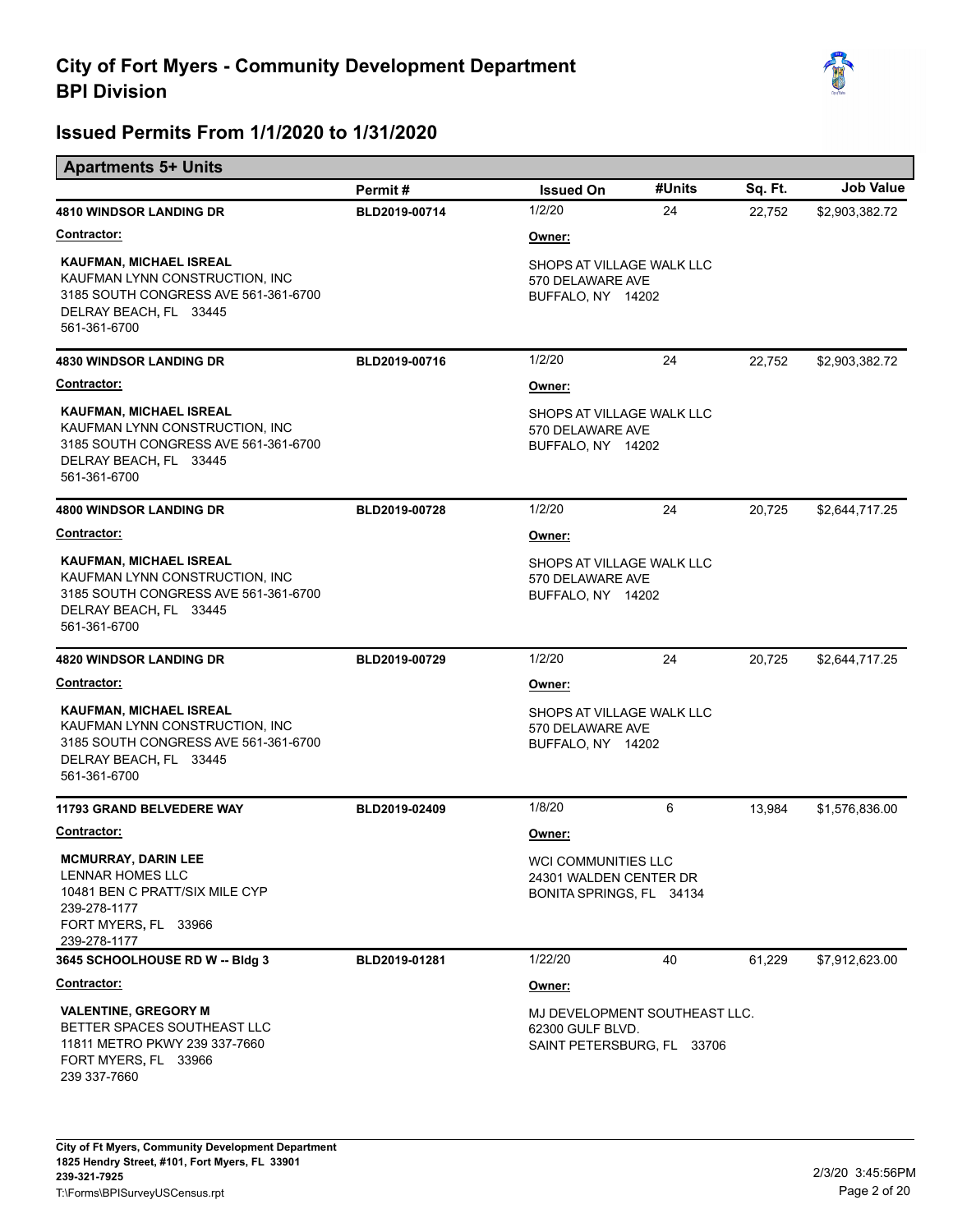

| <b>Apartments 5+ Units</b>                                                                                                                         |               |                                                                             |        |         |                  |
|----------------------------------------------------------------------------------------------------------------------------------------------------|---------------|-----------------------------------------------------------------------------|--------|---------|------------------|
|                                                                                                                                                    | Permit#       | <b>Issued On</b>                                                            | #Units | Sq. Ft. | <b>Job Value</b> |
| <b>3210 CHAMPION RING RD</b>                                                                                                                       | BLD2019-02597 | 1/22/20                                                                     | 152    | 163,753 | \$21,161,800.00  |
| <b>Contractor:</b>                                                                                                                                 |               | Owner:                                                                      |        |         |                  |
| <b>FREUND, RICHARD SETH</b><br><b>BROOKS &amp; FREUND LLC</b><br>5661 INDEPENDENCE CIR 239-939-5251<br>FORT MYERS, FL 33912<br>239-939-5251        |               | <b>CHAMPION DEVELOPMENT CORP</b><br>5071 BUENA VISTA DR<br>FRISCO, TX 75034 |        |         |                  |
| <b>3230 CHAMPION RING RD</b>                                                                                                                       | BLD2019-02600 | 1/22/20                                                                     | 68     | 163,753 | \$11,641,426.00  |
| Contractor:                                                                                                                                        |               | Owner:                                                                      |        |         |                  |
| <b>FREUND, RICHARD SETH</b><br><b>BROOKS &amp; FREUND LLC</b><br>5661 INDEPENDENCE CIR 239-939-5251<br>FORT MYERS, FL 33912<br>239-939-5251        |               | CHAMPION DEVELOPMENT CORP<br>5071 BUENA VISTA DR<br>FRISCO, TX 75034        |        |         |                  |
| <b>3220 CHAMPION RING RD</b>                                                                                                                       | BLD2019-02602 | 1/22/20                                                                     | 68     | 90,083  | \$11,641,426.00  |
| Contractor:                                                                                                                                        |               | Owner:                                                                      |        |         |                  |
| <b>FREUND, RICHARD SETH</b><br><b>BROOKS &amp; FREUND LLC</b><br>5661 INDEPENDENCE CIR 239-939-5251<br>FORT MYERS, FL 33912<br>239-939-5251        |               | CHAMPION DEVELOPMENT CORP<br>5071 BUENA VISTA DR<br>FRISCO, TX 75034        |        |         |                  |
| <b>4920 WINDSOR LANDING DR</b>                                                                                                                     | BLD2019-00698 | 1/27/20                                                                     | 36     | 40,131  | \$5,121,116.90   |
| Contractor:                                                                                                                                        |               | Owner:                                                                      |        |         |                  |
| <b>KAUFMAN, MICHAEL ISREAL</b><br>KAUFMAN LYNN CONSTRUCTION, INC<br>3185 SOUTH CONGRESS AVE 561-361-6700<br>DELRAY BEACH, FL 33445<br>561-361-6700 |               | RD TOWN VILLAGE WALK LLC<br>315 S BISCAYNE BLVD<br>MIAMI, FL 33131          |        |         |                  |
| <b>4880 WINDSOR LANDING DR</b>                                                                                                                     | BLD2019-00699 | 1/30/20                                                                     | 36     | 40,131  | \$5,121,116.90   |
| Contractor:                                                                                                                                        |               | Owner:                                                                      |        |         |                  |
| KAUFMAN, MICHAEL ISREAL<br>KAUFMAN LYNN CONSTRUCTION, INC<br>3185 SOUTH CONGRESS AVE 561-361-6700<br>DELRAY BEACH, FL 33445<br>561-361-6700        |               | RD TOWN VILLAGE WALK LLC<br>315 S BISCAYNE BLVD<br>MIAMI, FL 33131          |        |         |                  |
| <b>4850 WINDSOR LANDING DR</b>                                                                                                                     | BLD2019-00700 | 1/30/20                                                                     | 36     | 40,131  | \$5,121,116.90   |
| <b>Contractor:</b>                                                                                                                                 |               | Owner:                                                                      |        |         |                  |
| KAUFMAN, MICHAEL ISREAL<br>KAUFMAN LYNN CONSTRUCTION, INC<br>3185 SOUTH CONGRESS AVE 561-361-6700<br>DELRAY BEACH, FL 33445<br>561-361-6700        |               | RD TOWN VILLAGE WALK LLC<br>315 S BISCAYNE BLVD<br>MIAMI, FL 33131          |        |         |                  |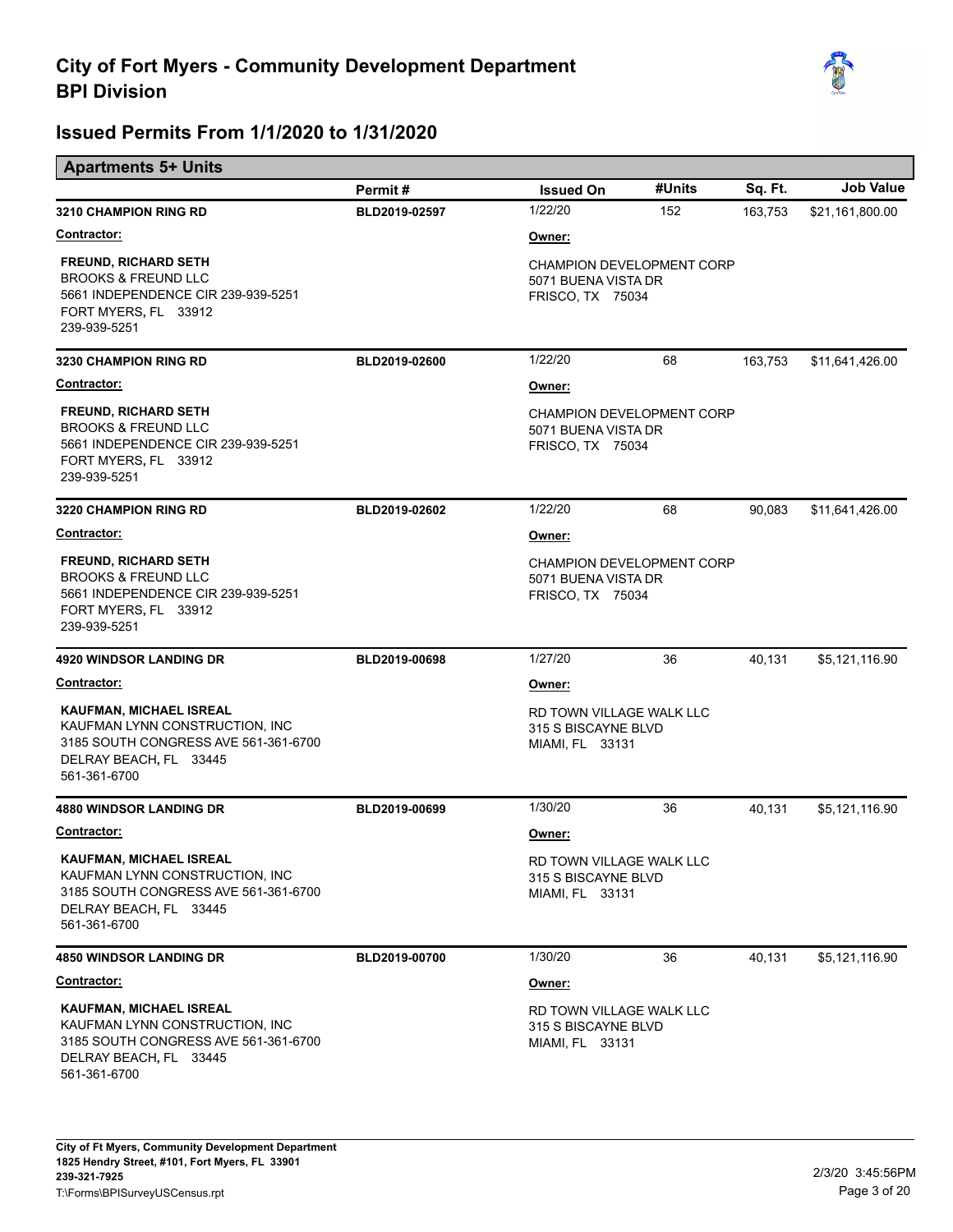

## **Issued Permits From 1/1/2020 to 1/31/2020**

| <b>Apartments 5+ Units</b>                                                                                                                         |               |                                                                    |        |         |                  |
|----------------------------------------------------------------------------------------------------------------------------------------------------|---------------|--------------------------------------------------------------------|--------|---------|------------------|
|                                                                                                                                                    | Permit#       | <b>Issued On</b>                                                   | #Units | Sq. Ft. | <b>Job Value</b> |
| <b>4840 WINDSOR LANDING DR</b>                                                                                                                     | BLD2019-00701 | 1/30/20                                                            | 36     | 40,131  | \$5,121,116.90   |
| <b>Contractor:</b>                                                                                                                                 |               | Owner:                                                             |        |         |                  |
| <b>KAUFMAN, MICHAEL ISREAL</b><br>KAUFMAN LYNN CONSTRUCTION, INC<br>3185 SOUTH CONGRESS AVE 561-361-6700<br>DELRAY BEACH, FL 33445<br>561-361-6700 |               | RD TOWN VILLAGE WALK LLC<br>315 S BISCAYNE BLVD<br>MIAMI, FL 33131 |        |         |                  |
| 7910 MCLAREN LAKE WAY                                                                                                                              | BLD2019-00719 | 1/30/20                                                            | 24     | 31,587  | \$4,030,817.05   |
| Contractor:                                                                                                                                        |               | Owner:                                                             |        |         |                  |
| <b>KAUFMAN, MICHAEL ISREAL</b><br>KAUFMAN LYNN CONSTRUCTION, INC<br>3185 SOUTH CONGRESS AVE 561-361-6700<br>DELRAY BEACH, FL 33445<br>561-361-6700 |               | RD TOWN VILLAGE WALK LLC<br>315 S BISCAYNE BLVD<br>MIAMI, FL 33131 |        |         |                  |
| <b>4881 WINDSOR LANDING DR</b>                                                                                                                     | BLD2019-00721 | 1/30/20                                                            | 24     | 31,587  | \$4,030,817.05   |
| Contractor:                                                                                                                                        |               | Owner:                                                             |        |         |                  |
| <b>KAUFMAN, MICHAEL ISREAL</b><br>KAUFMAN LYNN CONSTRUCTION, INC<br>3185 SOUTH CONGRESS AVE 561-361-6700<br>DELRAY BEACH, FL 33445<br>561-361-6700 |               | RD TOWN VILLAGE WALK LLC<br>315 S BISCAYNE BLVD<br>MIAMI, FL 33131 |        |         |                  |
| <b>4871 WINDSOR LANDING DR</b>                                                                                                                     | BLD2019-00724 | 1/30/20                                                            | 24     | 31,587  | \$4,030,817.05   |
| <b>Contractor:</b>                                                                                                                                 |               | Owner:                                                             |        |         |                  |
| KAUFMAN, MICHAEL ISREAL<br>KAUFMAN LYNN CONSTRUCTION, INC<br>3185 SOUTH CONGRESS AVE 561-361-6700<br>DELRAY BEACH, FL 33445<br>561-361-6700        |               | RD TOWN VILLAGE WALK LLC<br>315 S BISCAYNE BLVD<br>MIAMI, FL 33131 |        |         |                  |
| <b>4870 WINDSOR LANDING DR</b>                                                                                                                     | BLD2019-00725 | 1/30/20                                                            | 24     | 31,587  | \$4,030,817.05   |
| Contractor:                                                                                                                                        |               | Owner:                                                             |        |         |                  |
| <b>KAUFMAN, MICHAEL ISREAL</b><br>KAUFMAN LYNN CONSTRUCTION, INC<br>3185 SOUTH CONGRESS AVE 561-361-6700<br>DELRAY BEACH, FL 33445<br>561-361-6700 |               | RD TOWN VILLAGE WALK LLC<br>315 S BISCAYNE BLVD<br>MIAMI, FL 33131 |        |         |                  |
| 7921 MCLAREN LAKE WAY                                                                                                                              | BLD2019-00727 | 1/30/20                                                            | 24     | 20,725  | \$2,644,717.25   |
| <b>Contractor:</b>                                                                                                                                 |               | Owner:                                                             |        |         |                  |

 DELRAY BEACH**,** FL 33445 3185 SOUTH CONGRESS AVE 561-361-6700 561-361-6700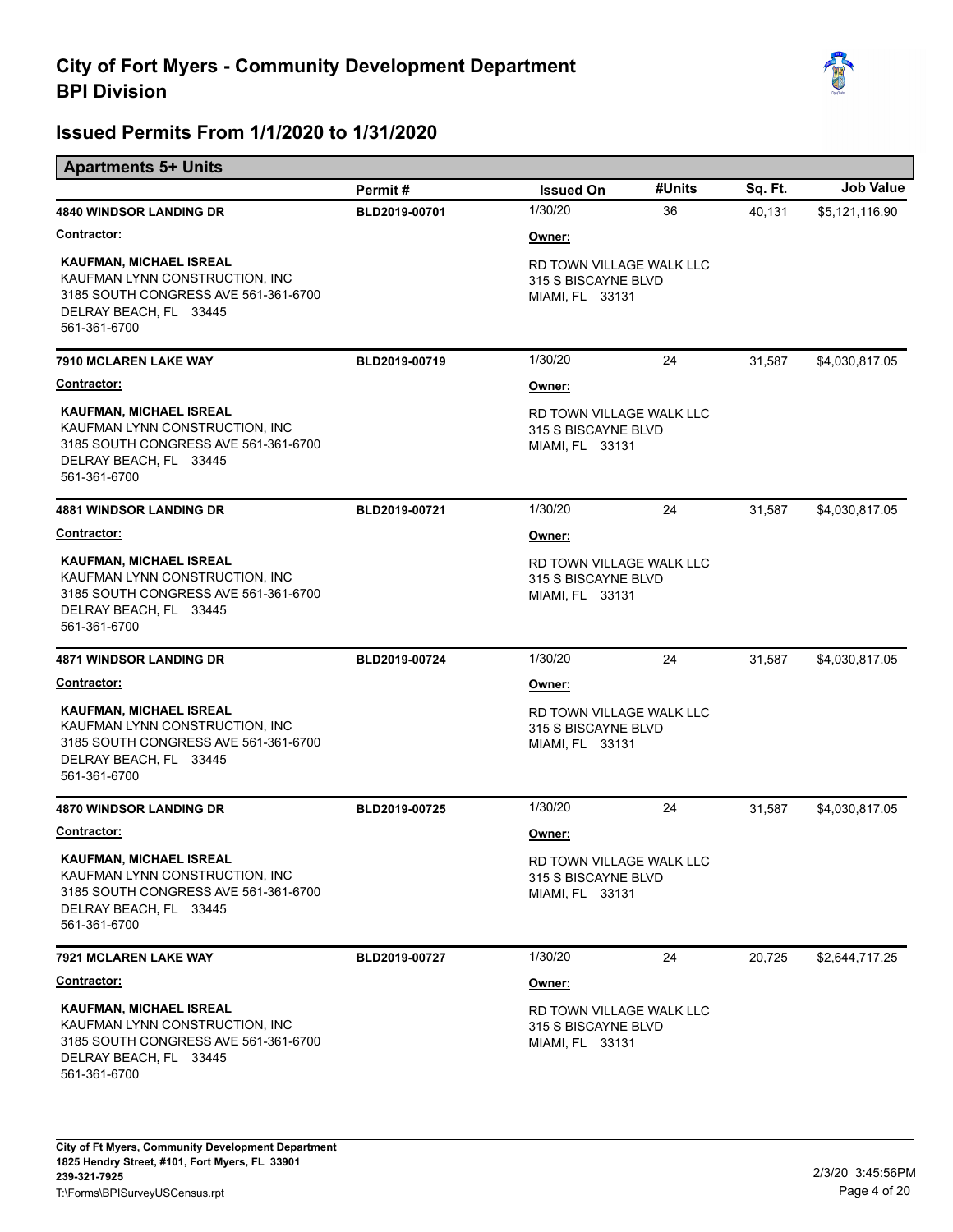

#### **Apartments 5+ Units**

|                                                                                                                                                    | Permit#       | <b>Issued On</b>                                                   | #Units | Sa. Ft. | Job Value      |
|----------------------------------------------------------------------------------------------------------------------------------------------------|---------------|--------------------------------------------------------------------|--------|---------|----------------|
| <b>4911 WINDSOR LANDING DR</b>                                                                                                                     | BLD2019-00730 | 1/30/20                                                            | 24     | 20.725  | \$2,644,717.25 |
| Contractor:                                                                                                                                        |               | Owner:                                                             |        |         |                |
| <b>KAUFMAN, MICHAEL ISREAL</b><br>KAUFMAN LYNN CONSTRUCTION, INC<br>3185 SOUTH CONGRESS AVE 561-361-6700<br>DELRAY BEACH, FL 33445<br>561-361-6700 |               | RD TOWN VILLAGE WALK LLC<br>315 S BISCAYNE BLVD<br>MIAMI, FL 33131 |        |         |                |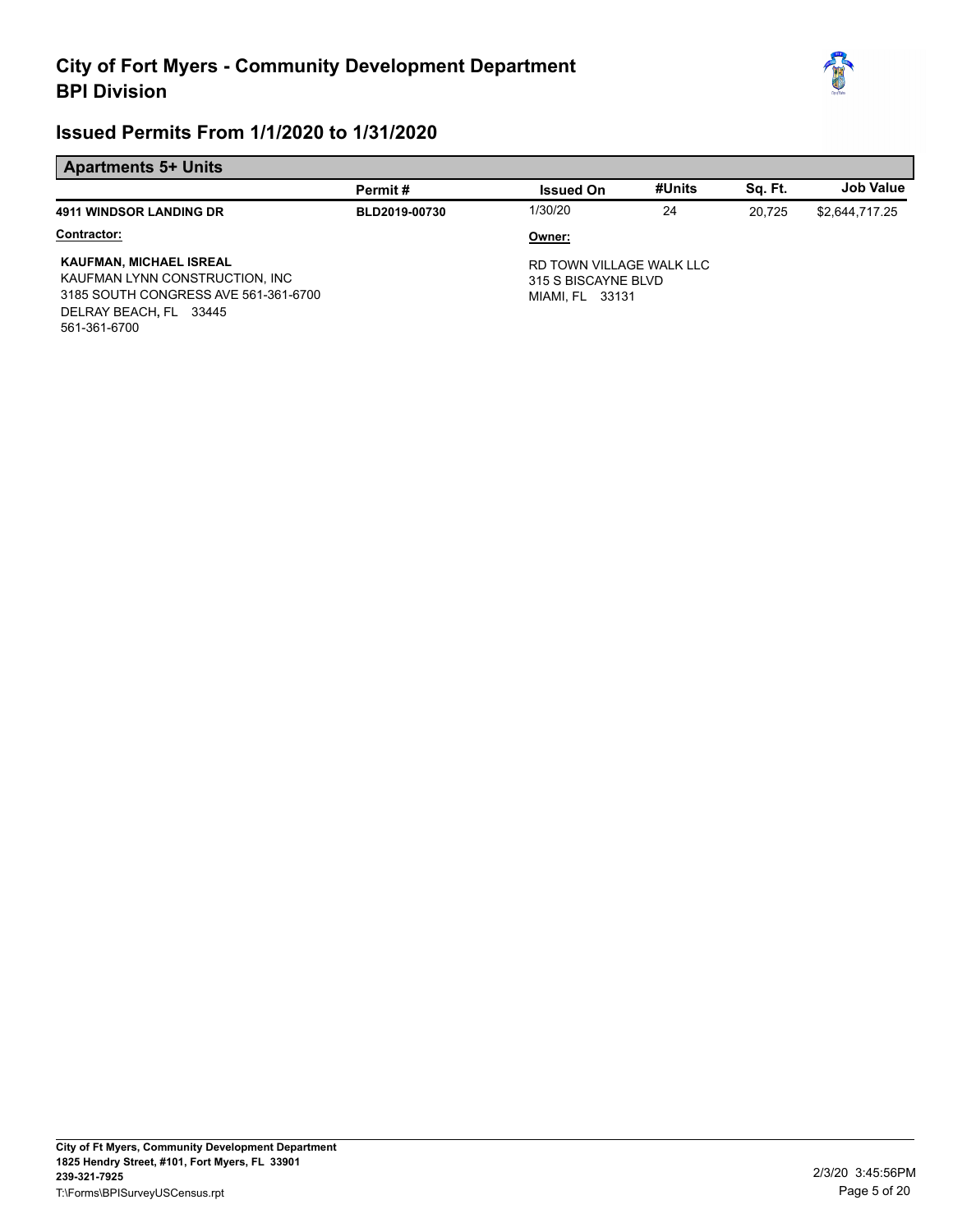

| <b>Single Family</b> |  |  |
|----------------------|--|--|
|                      |  |  |

|                                                                                                                                          | Permit#       | <b>Issued On</b>                                                                | #Units       | Sq. Ft. | <b>Job Value</b> |
|------------------------------------------------------------------------------------------------------------------------------------------|---------------|---------------------------------------------------------------------------------|--------------|---------|------------------|
| <b>10326 FONTANELLA DR</b>                                                                                                               | BLD2019-03885 | 1/3/20                                                                          | $\mathbf{1}$ | 2,578   | \$312,557.00     |
| <b>Contractor:</b>                                                                                                                       |               | Owner:                                                                          |              |         |                  |
| <b>MCMURRAY, DARIN LEE</b><br><b>LENNAR HOMES LLC</b><br>10481 BEN C PRATT/SIX MILE CYP<br>239-278-1177<br>FORT MYERS, FL 33966          |               | <b>WCI COMMUNITIES LLC</b><br>10481 6 MILE CYPRESS PKWY<br>FORT MYERS, FL 33966 |              |         |                  |
| 239-278-1177                                                                                                                             |               |                                                                                 |              |         |                  |
| 10494 PRATO DR                                                                                                                           | BLD2019-03886 | 1/3/20                                                                          | $\mathbf{1}$ | 2,695   | \$326,742.00     |
| <b>Contractor:</b>                                                                                                                       |               | Owner:                                                                          |              |         |                  |
| <b>MCMURRAY, DARIN LEE</b><br>LENNAR HOMES LLC<br>10481 BEN C PRATT/SIX MILE CYP<br>239-278-1177<br>FORT MYERS, FL 33966<br>239-278-1177 |               | <b>WCI COMMUNITIES LLC</b><br>10481 6 MILE CYPRESS PKWY<br>FORT MYERS, FL 33966 |              |         |                  |
| 10330 FONTANELLA DR                                                                                                                      | BLD2019-03887 | 1/3/20                                                                          | $\mathbf{1}$ | 2,629   | \$318,740.00     |
| <u>Contractor:</u>                                                                                                                       |               | Owner:                                                                          |              |         |                  |
| <b>MCMURRAY, DARIN LEE</b><br>LENNAR HOMES LLC<br>10481 BEN C PRATT/SIX MILE CYP<br>239-278-1177<br>FORT MYERS, FL 33966<br>239-278-1177 |               | <b>WCI COMMUNITIES LLC</b><br>10481 6 MILE CYPRESS PKWY<br>FORT MYERS, FL 33966 |              |         |                  |
| <b>10506 PRATO DR</b>                                                                                                                    | BLD2019-03889 | 1/3/20                                                                          | $\mathbf{1}$ | 2,695   | \$326,742.00     |
| <b>Contractor:</b>                                                                                                                       |               | Owner:                                                                          |              |         |                  |
| <b>MCMURRAY, DARIN LEE</b><br>LENNAR HOMES LLC<br>10481 BEN C PRATT/SIX MILE CYP<br>239-278-1177<br>FORT MYERS, FL 33966<br>239-278-1177 |               | <b>WCI COMMUNITIES LLC</b><br>10481 6 MILE CYPRESS PKWY<br>FORT MYERS, FL 33966 |              |         |                  |
| <b>10502 PRATO DR</b>                                                                                                                    | BLD2019-03891 | 1/3/20                                                                          | $\mathbf{1}$ | 2,657   | \$322,135.00     |
| <u>Contractor:</u>                                                                                                                       |               | Owner:                                                                          |              |         |                  |
| <b>MCMURRAY, DARIN LEE</b><br>LENNAR HOMES LLC<br>10481 BEN C PRATT/SIX MILE CYP<br>239-278-1177<br>FORT MYERS, FL 33966<br>239-278-1177 |               | WCI COMMUNITIES LLC<br>10481 6 MILE CYPRESS PKWY<br>FORT MYERS, FL 33966        |              |         |                  |
| 10498 PRATO DR                                                                                                                           | BLD2019-03892 | 1/3/20                                                                          | $\mathbf{1}$ | 2,695   | \$326,742.00     |
| <b>Contractor:</b>                                                                                                                       |               | Owner:                                                                          |              |         |                  |
| <b>MCMURRAY, DARIN LEE</b><br>LENNAR HOMES LLC<br>10481 BEN C PRATT/SIX MILE CYP<br>239-278-1177<br>FORT MYERS, FL 33966<br>239-278-1177 |               | WCI COMMUNITIES LLC<br>10481 6 MILE CYPRESS PKWY<br>FORT MYERS, FL 33966        |              |         |                  |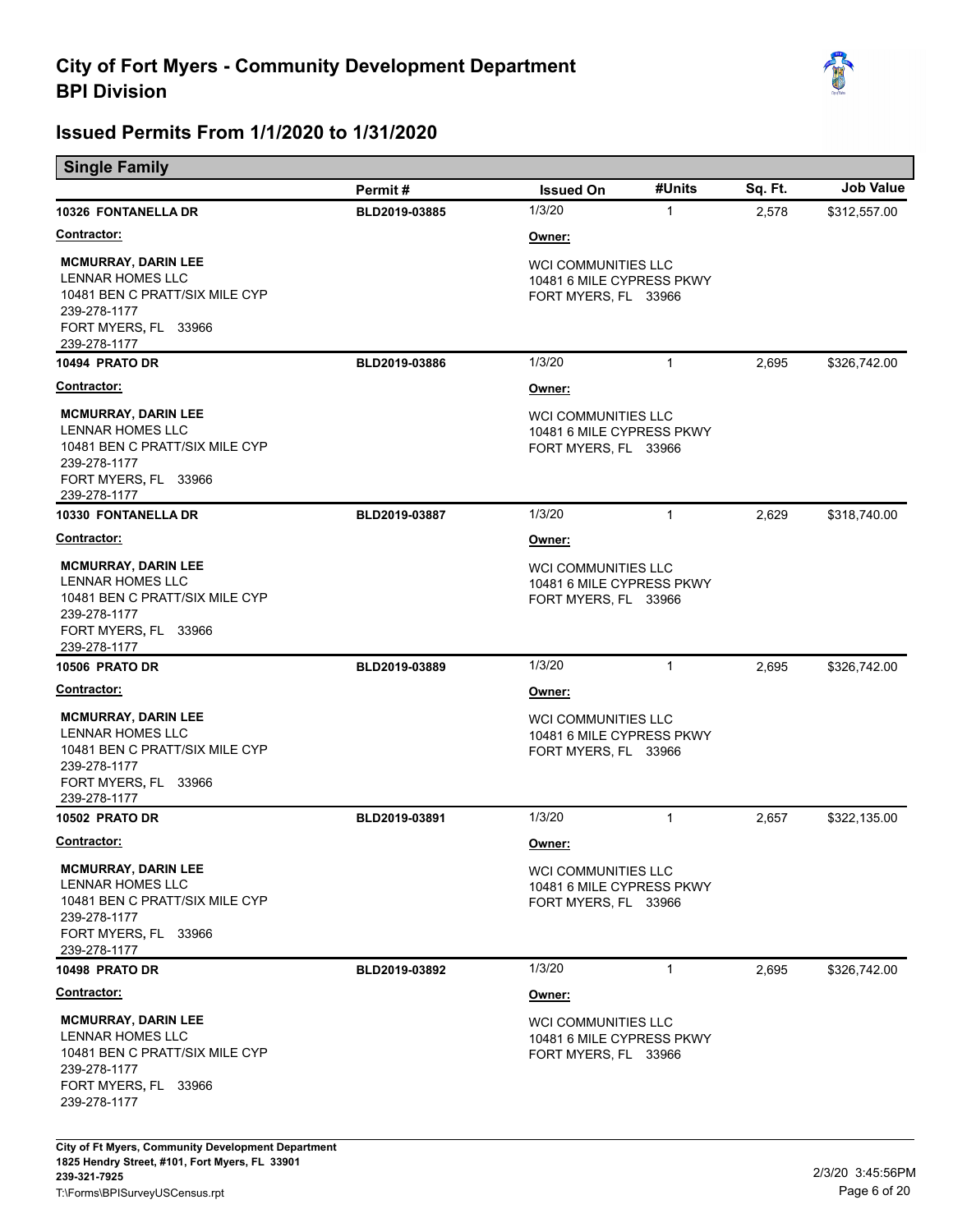

| <b>Single Family</b> |  |  |
|----------------------|--|--|
|                      |  |  |

|                                                                                                                                                 | Permit#       | <b>Issued On</b>                                                                | #Units       | Sq. Ft. | <b>Job Value</b> |
|-------------------------------------------------------------------------------------------------------------------------------------------------|---------------|---------------------------------------------------------------------------------|--------------|---------|------------------|
| 10305 LIVORNO DR                                                                                                                                | BLD2019-03178 | 1/6/20                                                                          | $\mathbf{1}$ | 2,924   | \$354,506.00     |
| <b>Contractor:</b>                                                                                                                              |               | Owner:                                                                          |              |         |                  |
| <b>MCMURRAY, DARIN LEE</b><br>LENNAR HOMES LLC<br>10481 BEN C PRATT/SIX MILE CYP<br>239-278-1177<br>FORT MYERS, FL 33966<br>239-278-1177        |               | <b>WCI COMMUNITIES LLC</b><br>10481 6 MILE CYPRESS PKWY<br>FORT MYERS, FL 33966 |              |         |                  |
| 10308 LIVORNO DR                                                                                                                                | BLD2019-03179 | 1/6/20                                                                          | $\mathbf{1}$ | 2,578   | \$312,557.00     |
| <b>Contractor:</b>                                                                                                                              |               | Owner:                                                                          |              |         |                  |
| <b>MCMURRAY, DARIN LEE</b><br>LENNAR HOMES LLC<br>10481 BEN C PRATT/SIX MILE CYP<br>239-278-1177<br>FORT MYERS, FL 33966<br>239-278-1177        |               | <b>WCI COMMUNITIES LLC</b><br>10481 6 MILE CYPRESS PKWY<br>FORT MYERS, FL 33966 |              |         |                  |
| 10327 FONTANELLA DR                                                                                                                             | BLD2019-03193 | 1/6/20                                                                          | $\mathbf{1}$ | 2,924   | \$354,506.00     |
| <b>Contractor:</b>                                                                                                                              |               | Owner:                                                                          |              |         |                  |
| <b>MCMURRAY, DARIN LEE</b><br>LENNAR HOMES LLC<br>10481 BEN C PRATT/SIX MILE CYP<br>239-278-1177<br>FORT MYERS, FL 33966<br>239-278-1177        |               | <b>WCI COMMUNITIES LLC</b><br>10481 6 MILE CYPRESS PKWY<br>FORT MYERS, FL 33966 |              |         |                  |
| 10309 LIVORNO DR                                                                                                                                | BLD2019-03401 | 1/6/20                                                                          | $\mathbf{1}$ | 2,578   | \$312,557.00     |
| <u>Contractor:</u>                                                                                                                              |               | Owner:                                                                          |              |         |                  |
| <b>MCMURRAY, DARIN LEE</b><br>LENNAR HOMES LLC<br>10481 BEN C PRATT/SIX MILE CYP<br>239-278-1177<br>FORT MYERS, FL 33966<br>239-278-1177        |               | <b>WCI COMMUNITIES LLC</b><br>10481 6 MILE CYPRESS PKWY<br>FORT MYERS, FL 33966 |              |         |                  |
| <b>10331 FONTANELLA DR</b>                                                                                                                      | BLD2019-03402 | 1/6/20                                                                          | $\mathbf{1}$ | 2,629   | \$318,740.00     |
| <b>Contractor:</b>                                                                                                                              |               | Owner:                                                                          |              |         |                  |
| <b>MCMURRAY, DARIN LEE</b><br>LENNAR HOMES LLC<br>10481 BEN C PRATT/SIX MILE CYP<br>239-278-1177<br>FORT MYERS, FL 33966<br>239-278-1177        |               | WCI COMMUNITIES LLC<br>10481 6 MILE CYPRESS PKWY<br>FORT MYERS, FL 33966        |              |         |                  |
| 10490 PRATO DR                                                                                                                                  | BLD2019-03433 | 1/6/20                                                                          | $\mathbf{1}$ | 2,695   | \$326,742.00     |
| <u>Contractor:</u>                                                                                                                              |               | Owner:                                                                          |              |         |                  |
| <b>MCMURRAY, DARIN LEE</b><br><b>LENNAR HOMES LLC</b><br>10481 BEN C PRATT/SIX MILE CYP<br>239-278-1177<br>FORT MYERS, FL 33966<br>239-278-1177 |               | <b>WCI COMMUNITIES LLC</b><br>10481 6 MILE CYPRESS PKWY<br>FORT MYERS, FL 33966 |              |         |                  |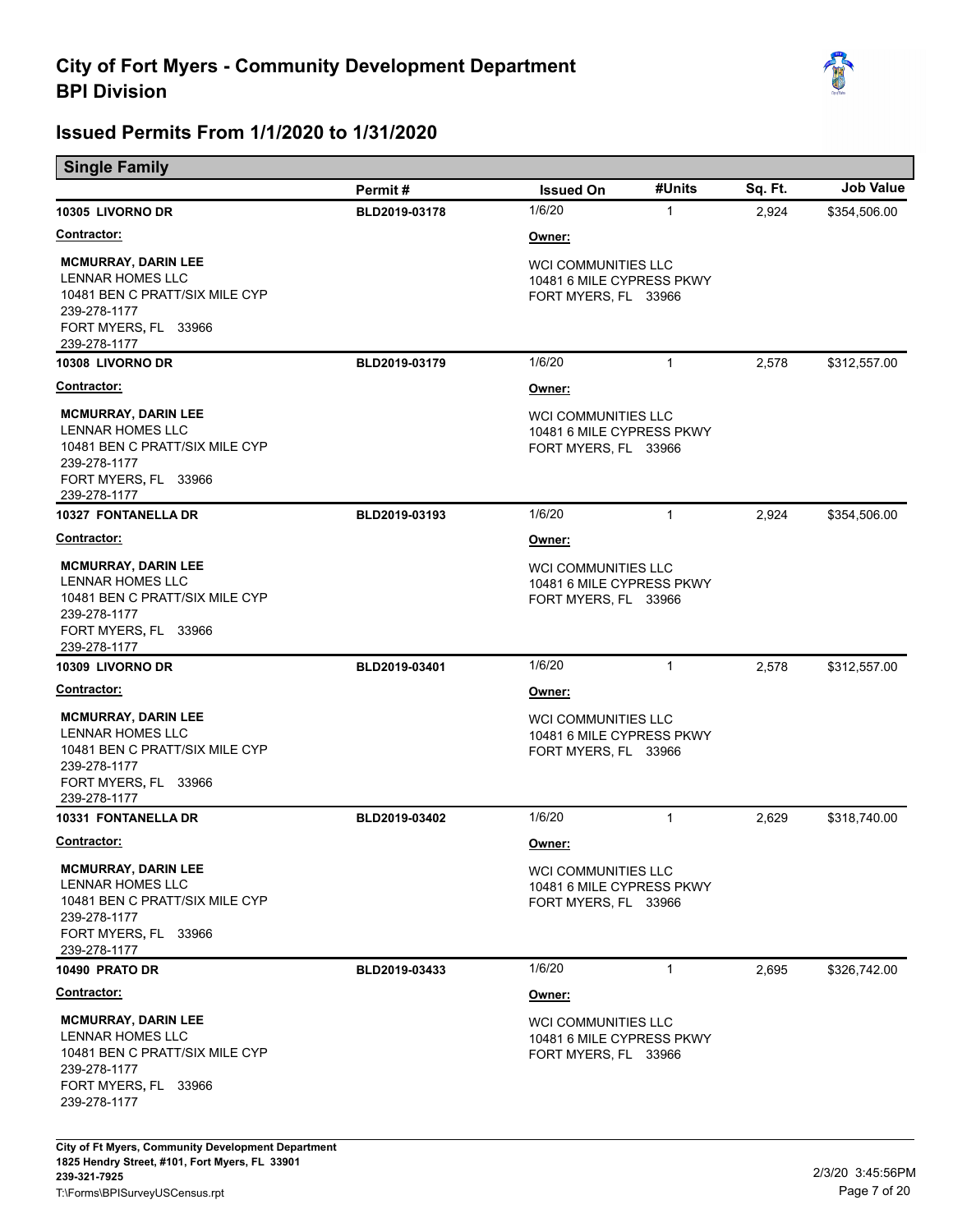

| <b>Single Family</b> |
|----------------------|
|                      |

|                                                                                                                                                 | Permit#       | <b>Issued On</b>                                                                | #Units       | Sq. Ft. | <b>Job Value</b> |
|-------------------------------------------------------------------------------------------------------------------------------------------------|---------------|---------------------------------------------------------------------------------|--------------|---------|------------------|
| 10486 PRATO DR                                                                                                                                  | BLD2019-03434 | 1/6/20                                                                          | $\mathbf{1}$ | 2,657   | \$322,145.00     |
| <b>Contractor:</b>                                                                                                                              |               | Owner:                                                                          |              |         |                  |
| <b>MCMURRAY, DARIN LEE</b><br>LENNAR HOMES LLC<br>10481 BEN C PRATT/SIX MILE CYP<br>239-278-1177<br>FORT MYERS, FL 33966                        |               | <b>WCI COMMUNITIES LLC</b><br>10481 6 MILE CYPRESS PKWY<br>FORT MYERS, FL 33966 |              |         |                  |
| 239-278-1177<br><b>11883 BOXELDER WAY</b>                                                                                                       | BLD2019-03762 | 1/6/20                                                                          | $\mathbf{1}$ | 3,296   | \$399,607.00     |
| <b>Contractor:</b>                                                                                                                              |               | Owner:                                                                          |              |         |                  |
| <b>MCMURRAY, DARIN LEE</b><br>LENNAR HOMES LLC<br>10481 BEN C PRATT/SIX MILE CYP<br>239-278-1177<br>FORT MYERS, FL 33966<br>239-278-1177        |               | WCI COMMUNITIES LLC<br>10481 6 MILE CYPRESS PKWY<br>FORT MYERS, FL 33966        |              |         |                  |
| 10322 FONTANELLA DR                                                                                                                             | BLD2019-03890 | 1/6/20                                                                          | $\mathbf{1}$ | 2,809   | \$340,563.00     |
| <b>Contractor:</b>                                                                                                                              |               | Owner:                                                                          |              |         |                  |
| <b>MCMURRAY, DARIN LEE</b><br><b>LENNAR HOMES LLC</b><br>10481 BEN C PRATT/SIX MILE CYP<br>239-278-1177<br>FORT MYERS, FL 33966<br>239-278-1177 |               | <b>WCI COMMUNITIES LLC</b><br>10481 6 MILE CYPRESS PKWY<br>FORT MYERS, FL 33966 |              |         |                  |
| <b>10302 FONTANELLA DR</b>                                                                                                                      | BLD2019-03894 | 1/6/20                                                                          | $\mathbf{1}$ | 2,924   | \$354,506.00     |
| <u>Contractor:</u>                                                                                                                              |               | Owner:                                                                          |              |         |                  |
| <b>MCMURRAY, DARIN LEE</b><br>LENNAR HOMES LLC<br>10481 BEN C PRATT/SIX MILE CYP<br>239-278-1177<br>FORT MYERS, FL 33966<br>239-278-1177        |               | <b>WCI COMMUNITIES LLC</b><br>10481 6 MILE CYPRESS PKWY<br>FORT MYERS, FL 33966 |              |         |                  |
| <b>11921 ARBOR TRACE DR</b>                                                                                                                     | BLD2019-03949 | 1/6/20                                                                          | $\mathbf{1}$ | 2,629   | \$318,740.00     |
| <b>Contractor:</b>                                                                                                                              |               | <u>Owner:</u>                                                                   |              |         |                  |
| <b>MCMURRAY, DARIN LEE</b><br>LENNAR HOMES LLC<br>10481 BEN C PRATT/SIX MILE CYP<br>239-278-1177<br>FORT MYERS, FL 33966<br>239-278-1177        |               | WCI COMMUNITIES LLC<br>10481 6 MILE CYPRESS PKWY<br>FORT MYERS, FL 33966        |              |         |                  |
| <b>11943 ARBOR TRACE DR</b>                                                                                                                     | BLD2019-03953 | 1/6/20                                                                          | $\mathbf{1}$ | 2.924   | \$354,506.00     |
| <u>Contractor:</u>                                                                                                                              |               | Owner:                                                                          |              |         |                  |
| <b>MCMURRAY, DARIN LEE</b><br><b>LENNAR HOMES LLC</b><br>10481 BEN C PRATT/SIX MILE CYP<br>239-278-1177<br>FORT MYERS, FL 33966<br>239-278-1177 |               | <b>WCI COMMUNITIES LLC</b><br>10481 6 MILE CYPRESS PKWY<br>FORT MYERS, FL 33966 |              |         |                  |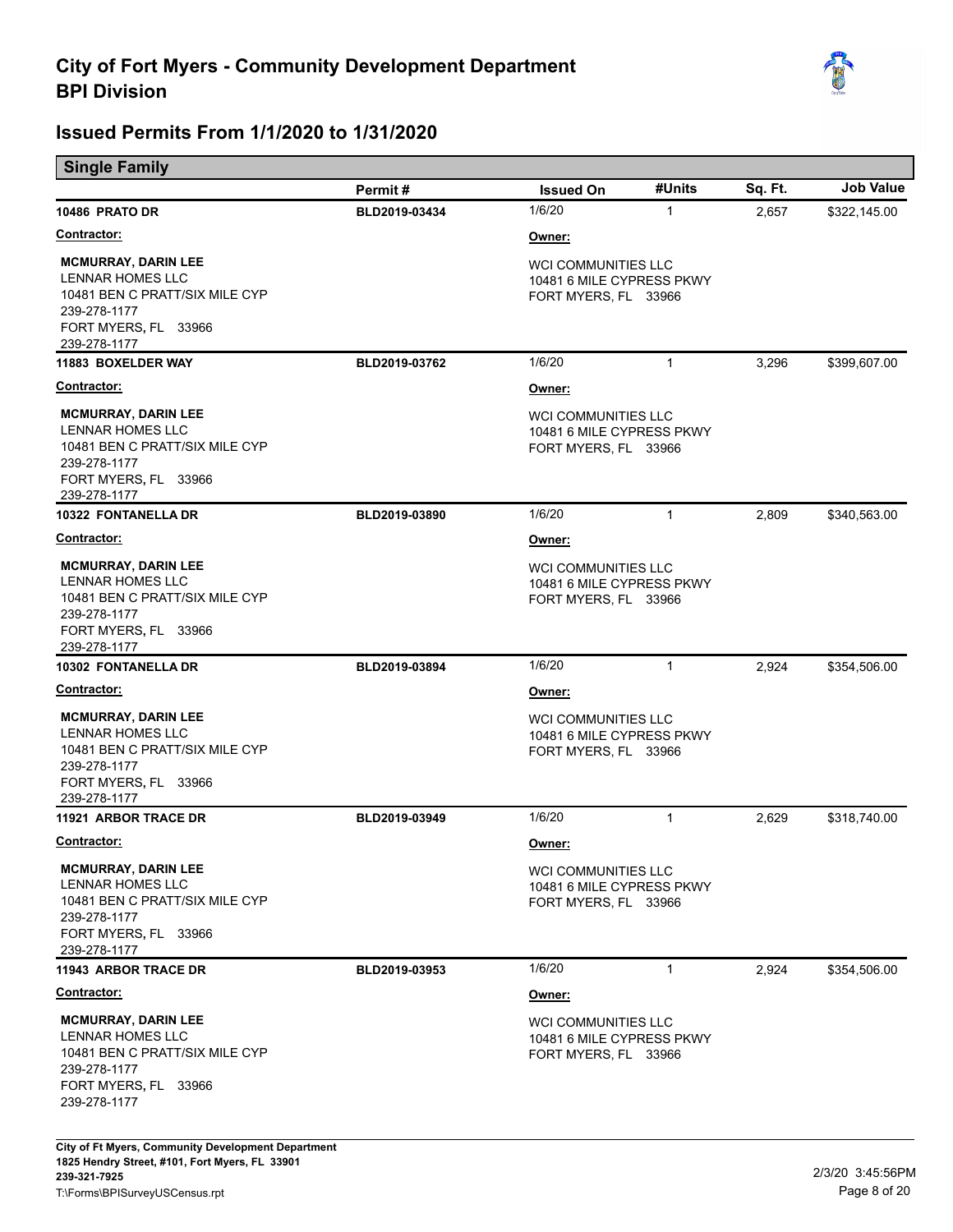

| <b>Single Family</b>                                                                                                                            |               |                                                                                      |              |         |                  |
|-------------------------------------------------------------------------------------------------------------------------------------------------|---------------|--------------------------------------------------------------------------------------|--------------|---------|------------------|
|                                                                                                                                                 | Permit#       | <b>Issued On</b>                                                                     | #Units       | Sq. Ft. | <b>Job Value</b> |
| 11909 ARBOR TRACE DR                                                                                                                            | BLD2019-03954 | 1/6/20                                                                               | 1            | 2,924   | \$354,506.00     |
| <b>Contractor:</b>                                                                                                                              |               | Owner:                                                                               |              |         |                  |
| <b>MCMURRAY, DARIN LEE</b><br><b>LENNAR HOMES LLC</b><br>10481 BEN C PRATT/SIX MILE CYP<br>239-278-1177<br>FORT MYERS, FL 33966<br>239-278-1177 |               | <b>WCI COMMUNITIES LLC</b><br>10481 6 MILE CYPRESS PKWY<br>FORT MYERS, FL 33966      |              |         |                  |
| 3906 SPOTTED EAGLE WAY                                                                                                                          | BLD2019-03847 | 1/7/20                                                                               | $\mathbf{1}$ | 2,575   | \$312,193.00     |
| <b>Contractor:</b>                                                                                                                              |               | Owner:                                                                               |              |         |                  |
| <b>STEWART, JAMES KEITH</b><br><b>CENTEX HOMES</b><br>24311 WALDEN CENTER DR 239-495-4800<br>BONITA SPRINGS, FL 34134<br>239-495-4800           |               | PULTE HOME COMPANY LLC<br>24311 WALDEN CENTER DR STE 300<br>BONITA SPRINGS, FL 34134 |              |         |                  |
| <b>11427 TIVERTON TRCE</b>                                                                                                                      | BLD2019-03856 | 1/7/20                                                                               | $\mathbf{1}$ | 2,968   | \$359,840.00     |
| <b>Contractor:</b>                                                                                                                              |               | Owner:                                                                               |              |         |                  |
| <b>STEWART, JAMES KEITH</b><br><b>CENTEX HOMES</b><br>24311 WALDEN CENTER DR 239-495-4800<br>BONITA SPRINGS, FL 34134<br>239-495-4800           |               | <b>CENTEX HOMES</b><br>24311 WALDEN CENTER DR STE 300<br>BONITA SPRINGS, FL 34134    |              |         |                  |
| <b>11900 CLIFTON TER</b>                                                                                                                        | BLD2019-03857 | 1/7/20                                                                               | $\mathbf{1}$ | 2,848   | \$345,292.00     |
| <b>Contractor:</b>                                                                                                                              |               | Owner:                                                                               |              |         |                  |
| <b>STEWART, JAMES KEITH</b><br><b>CENTEX HOMES</b><br>24311 WALDEN CENTER DR 239-495-4800<br>BONITA SPRINGS, FL 34134<br>239-495-4800           |               | <b>CENTEX HOMES</b><br>24311 WALDEN CENTER DR STE 300<br>BONITA SPRINGS, FL 34134    |              |         |                  |
| <b>11253 CARLINGFORD RD</b>                                                                                                                     | BLD2019-03858 | 1/7/20                                                                               | $\mathbf{1}$ | 2,307   | \$279,701.00     |
| <b>Contractor:</b>                                                                                                                              |               | Owner:                                                                               |              |         |                  |
| STEWART, JAMES KEITH<br><b>CENTEX HOMES</b><br>24311 WALDEN CENTER DR 239-495-4800<br>BONITA SPRINGS, FL 34134<br>239-495-4800                  |               | <b>CENTEX HOMES</b><br>24311 WALDEN CENTER DR STE 300<br>BONITA SPRINGS, FL 34134    |              |         |                  |
| <b>11391 TIVERTON TRCE</b>                                                                                                                      | BLD2019-03863 | 1/7/20                                                                               | $\mathbf{1}$ | 2,888   | \$350,141.00     |
| Contractor:                                                                                                                                     |               | Owner:                                                                               |              |         |                  |
| <b>STEWART, JAMES KEITH</b><br><b>CENTEX HOMES</b><br>24311 WALDEN CENTER DR 239-495-4800<br>BONITA SPRINGS, FL 34134<br>239-495-4800           |               | <b>CENTEX HOMES</b><br>24311 WALDEN CENTER DR STE 300<br>BONITA SPRINGS, FL 34134    |              |         |                  |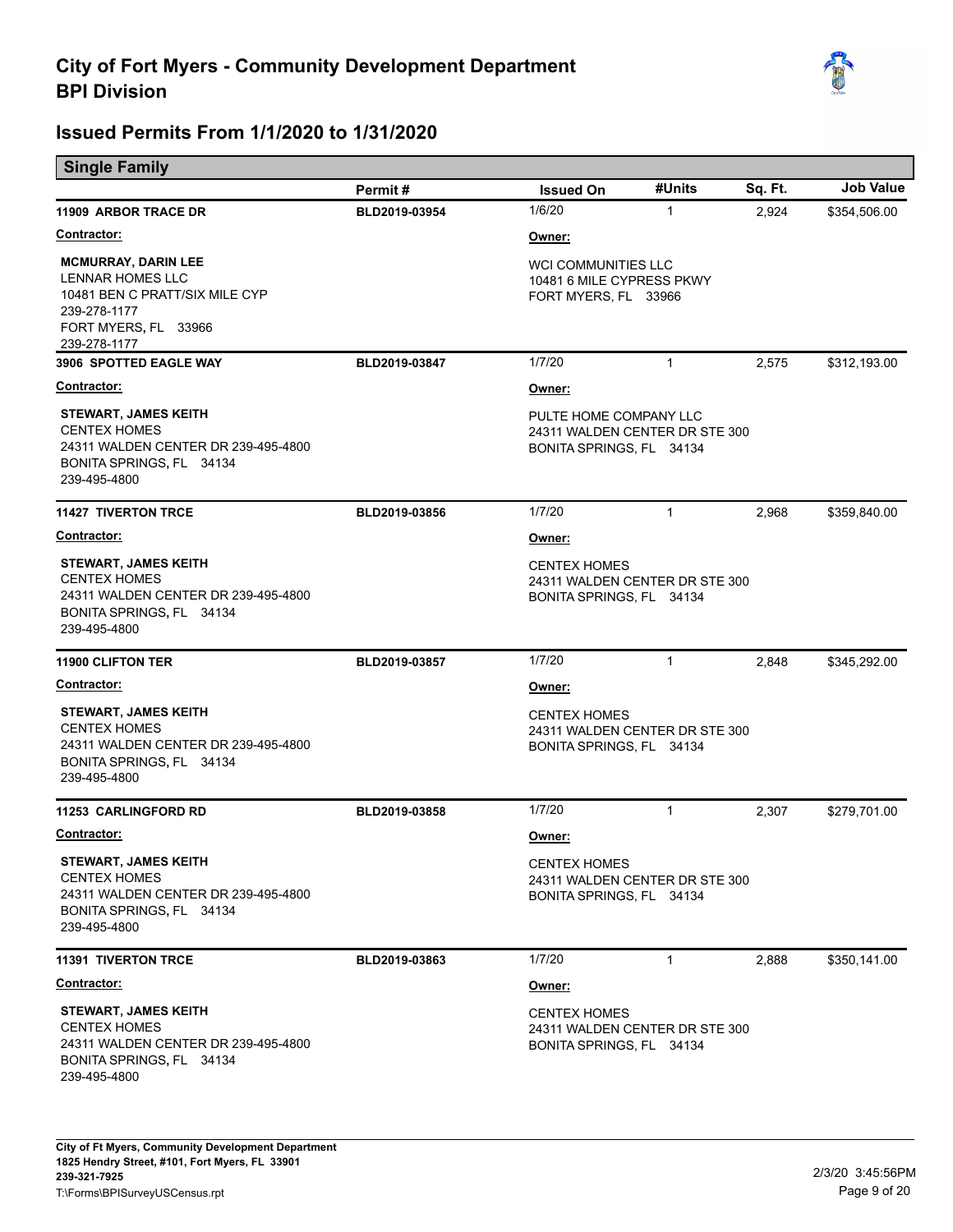

п

| <b>Single Family</b>                                                                                                                                      |                          |                                                                                                    | #Units       | Sq. Ft. | <b>Job Value</b> |
|-----------------------------------------------------------------------------------------------------------------------------------------------------------|--------------------------|----------------------------------------------------------------------------------------------------|--------------|---------|------------------|
| <b>12034 WESTMORELAND WAY</b>                                                                                                                             | Permit#<br>BLD2019-03864 | <b>Issued On</b><br>1/7/20                                                                         | $\mathbf{1}$ | 2,302   | \$279,094.00     |
| <u> Contractor:</u>                                                                                                                                       |                          |                                                                                                    |              |         |                  |
| <b>STEWART, JAMES KEITH</b><br><b>CENTEX HOMES</b><br>24311 WALDEN CENTER DR 239-495-4800<br>BONITA SPRINGS, FL 34134<br>239-495-4800                     |                          | <u>Owner:</u><br><b>CENTEX HOMES</b><br>24311 WALDEN CENTER DR STE 300<br>BONITA SPRINGS, FL 34134 |              |         |                  |
| <b>12068 WESTMORELAND WAY</b>                                                                                                                             | BLD2019-03865            | 1/7/20                                                                                             | $\mathbf{1}$ | 2,100   | \$254,604.00     |
| <b>Contractor:</b>                                                                                                                                        |                          | Owner:                                                                                             |              |         |                  |
| <b>STEWART, JAMES KEITH</b><br><b>CENTEX HOMES</b><br>24311 WALDEN CENTER DR 239-495-4800<br>BONITA SPRINGS, FL 34134<br>239-495-4800                     |                          | <b>CENTEX HOMES</b><br>24311 WALDEN CENTER DR STE 300<br>BONITA SPRINGS, FL 34134                  |              |         |                  |
| 3303 ARMSTRONG CT                                                                                                                                         | BLD2019-03724            | 1/10/20                                                                                            | 1            | 1,619   | \$196,688.00     |
| <b>Contractor:</b>                                                                                                                                        |                          | Owner:                                                                                             |              |         |                  |
| <b>FRENCH, JOHN ERIC</b><br><b>J &amp; S CONSULTING &amp; CONSTRUCTION LLC</b><br>1505 JEFFERSON AVE 239-707-7884<br>FORT MYERS, FL 33901<br>239-707-7884 |                          | SILVER GROUP LLC<br>14331 SW 120TH ST STE 101<br>MIAMI, FL 33186                                   |              |         |                  |
| <b>10019 WINDY POINTE CT</b>                                                                                                                              | BLD2019-03583            | 1/13/20                                                                                            | $\mathbf{1}$ | 3,696   | \$448,103.00     |
| <u>Contractor:</u>                                                                                                                                        |                          | Owner:                                                                                             |              |         |                  |
| <b>SMITH, GLEN HENDRIX</b><br><b>G.L. BUILDING CORPORATION</b><br>1600 SAWGRASS CORPORATE PKWY<br>239-208-8326<br>SUNRISE, FL 33323<br>239-208-8326       |                          | LEE COUNTY HOMES<br>STE 400 1600 SAWGRASS CORPORATE PKWY<br>SUNRISE, FL 33323                      |              |         |                  |
| <b>1672 LINHART AVE</b>                                                                                                                                   | BLD2019-03646            | 1/14/20                                                                                            | $\mathbf{1}$ | 2,876   | \$397,391.00     |
| <u>Contractor:</u>                                                                                                                                        |                          | Owner:                                                                                             |              |         |                  |
| ESPINOSA, ALEJANDRO J.<br>ELITE CONTRACTORS, INC.<br>3421 TORTUGA WAY 239-253-2683<br>NAPLES, FL 34105<br>239-253-2683                                    |                          | RODRIGUES ALDRIN F + DEBORAH M<br>1672 LINHART AVE<br>FORT MYERS, FL 33901                         |              |         |                  |
| <b>2165 HANSON ST</b>                                                                                                                                     | BLD2019-03204            | 1/15/20                                                                                            | $\mathbf{1}$ | 1,624   | \$196,894.00     |
| <b>Contractor:</b>                                                                                                                                        |                          | Owner:                                                                                             |              |         |                  |
| <b>BRINSON, DONALD LEE</b><br>BRINSON DEVELOPMENT COMPANY INC<br>27 CATALPA CT 239 994-4511<br>FORT MYERS, FL 33919<br>239 994-4511                       |                          | OCEAN DEVELOPMENT LLC<br>4704 VINCENNES BLVD<br>CAPE CORAL, FL 33914                               |              |         |                  |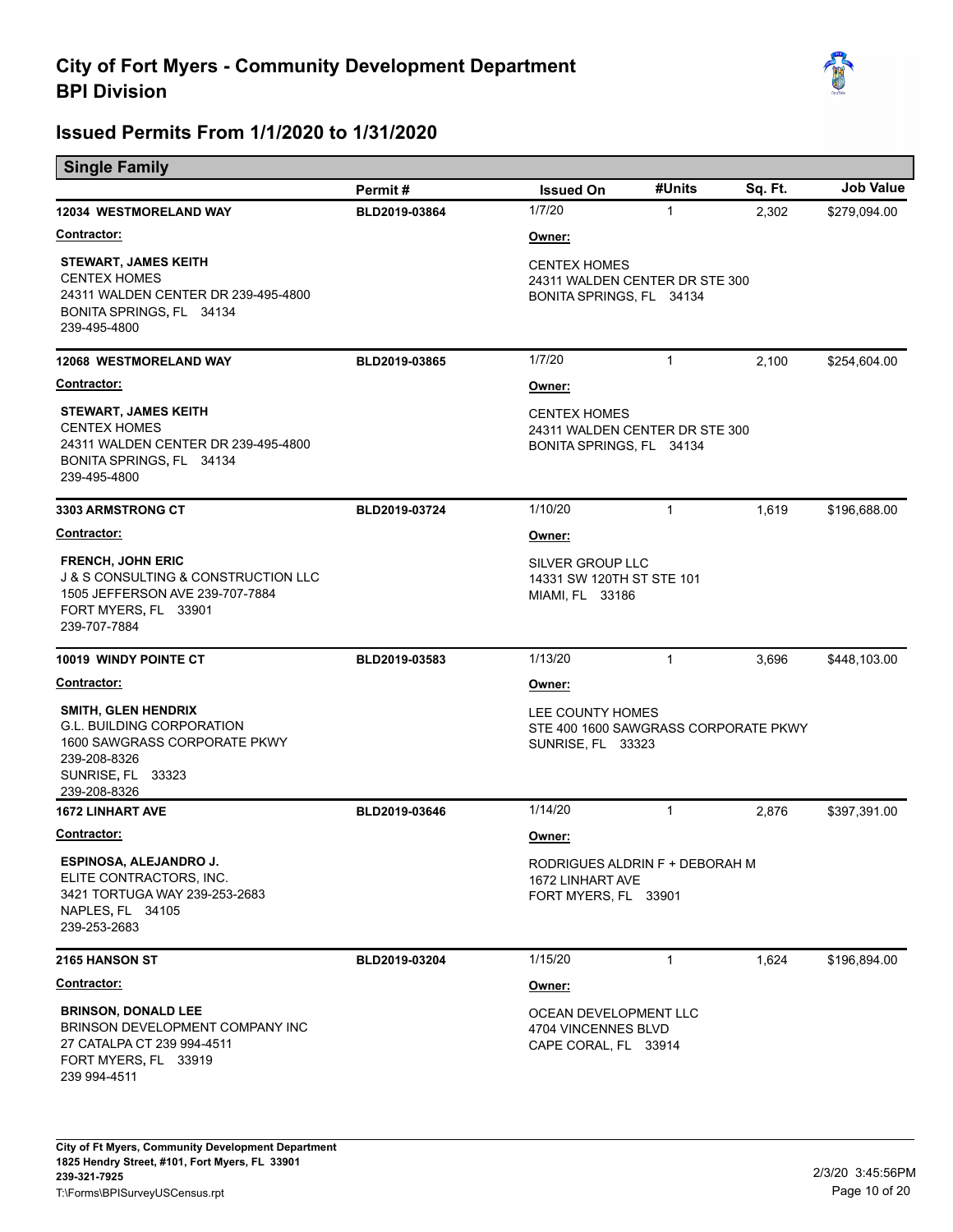

|                                                                                                                                                 | Permit#       | <b>Issued On</b>                                                                | #Units       | Sq. Ft. | <b>Job Value</b> |
|-------------------------------------------------------------------------------------------------------------------------------------------------|---------------|---------------------------------------------------------------------------------|--------------|---------|------------------|
| 2623 BLAKE ST                                                                                                                                   | BLD2019-03230 | 1/16/20                                                                         | $\mathbf{1}$ | 2,077   | \$251,815.00     |
| <u> Contractor:</u>                                                                                                                             |               | <u>Owner:</u>                                                                   |              |         |                  |
| <b>MCDANIEL, KALUNDA</b><br>MAC & SON ENTERPRISE, INC.<br>1402 BROOKHILL DR. 239-334-2488<br>FORT MYERS, FL 33916<br>239-334-2488               |               | <b>MCDANIEL WILLIE</b><br>1402 BROOKHILL DR<br>FORT MYERS, FL 33916             |              |         |                  |
| 10510 PRATO DR                                                                                                                                  | BLD2019-03888 | 1/22/20                                                                         | $\mathbf{1}$ | 2,695   | \$326,742.00     |
| <b>Contractor:</b>                                                                                                                              |               | Owner:                                                                          |              |         |                  |
| <b>MCMURRAY, DARIN LEE</b><br><b>LENNAR HOMES LLC</b><br>10481 BEN C PRATT/SIX MILE CYP<br>239-278-1177<br>FORT MYERS, FL 33966<br>239-278-1177 |               | <b>WCI COMMUNITIES LLC</b><br>10481 6 MILE CYPRESS PKWY<br>FORT MYERS, FL 33966 |              |         |                  |
| <b>10518 PRATO DR</b>                                                                                                                           | BLD2019-03893 | 1/22/20                                                                         | $\mathbf{1}$ | 2,695   | \$326,742.00     |
| <u>Contractor:</u>                                                                                                                              |               | Owner:                                                                          |              |         |                  |
| <b>MCMURRAY, DARIN LEE</b><br><b>LENNAR HOMES LLC</b><br>10481 BEN C PRATT/SIX MILE CYP<br>239-278-1177<br>FORT MYERS, FL 33966<br>239-278-1177 |               | <b>WCI COMMUNITIES LLC</b><br>10481 6 MILE CYPRESS PKWY<br>FORT MYERS, FL 33966 |              |         |                  |
| <b>10514 PRATO DR</b>                                                                                                                           | BLD2019-03895 | 1/22/20                                                                         | $\mathbf{1}$ | 2,665   | \$323,105.00     |
| Contractor:                                                                                                                                     |               | Owner:                                                                          |              |         |                  |
| <b>MCMURRAY, DARIN LEE</b><br>LENNAR HOMES LLC<br>10481 BEN C PRATT/SIX MILE CYP<br>239-278-1177<br>FORT MYERS, FL 33966<br>239-278-1177        |               | WCI COMMUNITIES LLC<br>10481 6 MILE CYPRESS PKWY<br>FORT MYERS, FL 33966        |              |         |                  |
| 2530 THOMPSON ST                                                                                                                                | BLD2019-03494 | 1/28/20                                                                         | $\mathbf{1}$ | 1,928   | \$229,144.00     |
| <b>Contractor:</b>                                                                                                                              |               | Owner:                                                                          |              |         |                  |
| $\,$                                                                                                                                            |               | <b>SMART EAMON F</b><br>1923 HOUGH ST<br>FORT MYERS, FL 33901                   |              |         |                  |
| 11852 BOXELDER WAY                                                                                                                              | BLD2019-03211 | 1/29/20                                                                         | $\mathbf{1}$ | 3,296   | \$399,607.00     |
| <u>Contractor:</u>                                                                                                                              |               | Owner:                                                                          |              |         |                  |
| <b>MCMURRAY, DARIN LEE</b><br>LENNAR HOMES LLC<br>10481 BEN C PRATT/SIX MILE CYP<br>239-278-1177<br>FORT MYERS, FL 33966<br>239-278-1177        |               | <b>WCI COMMUNITIES LLC</b><br>10481 6 MILE CYPRESS PKWY<br>FORT MYERS, FL 33966 |              |         |                  |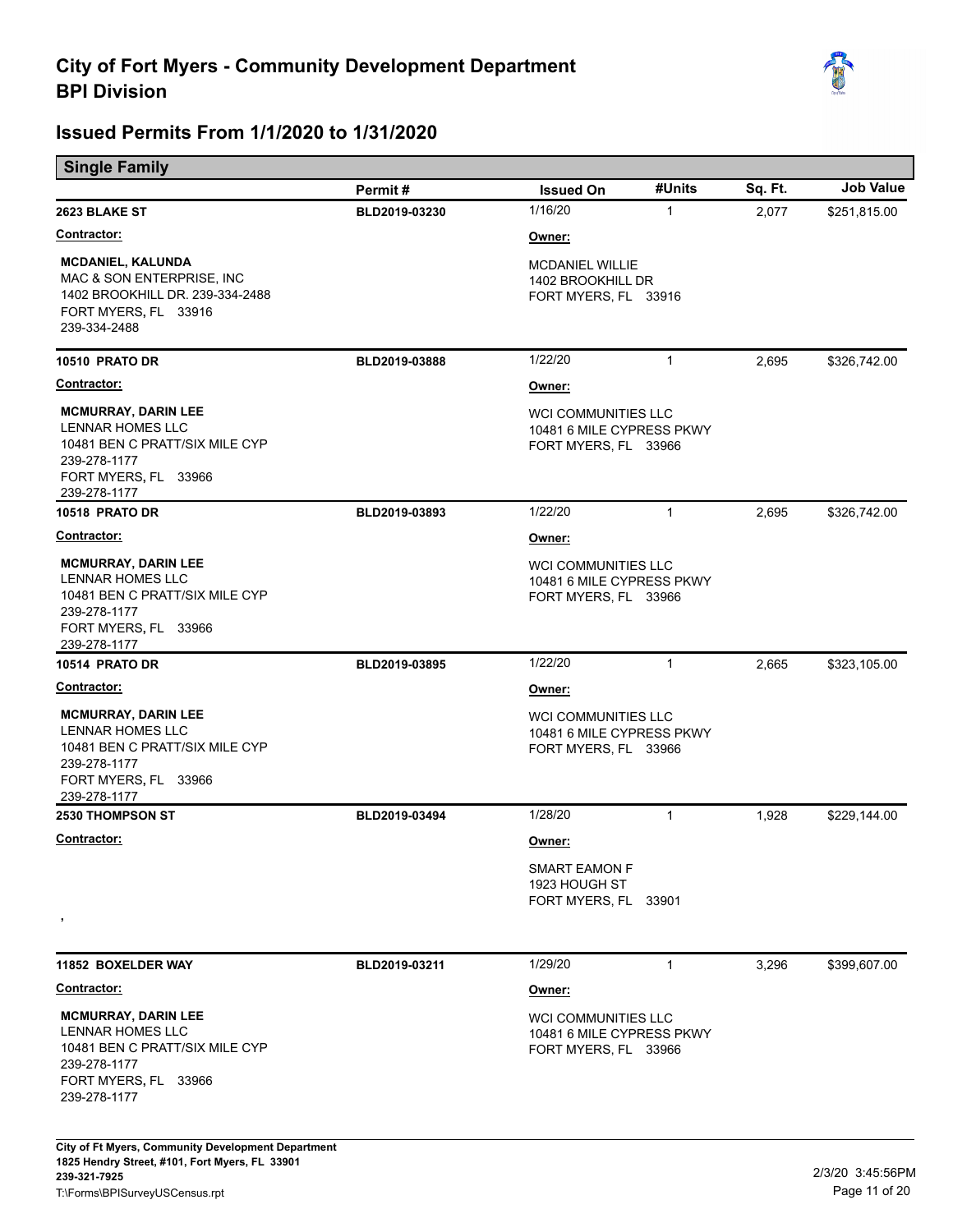

| <b>Single Family</b> |
|----------------------|
|                      |

|                                                                                                                                                           | Permit#       | <b>Issued On</b>                                                                | #Units       | Sq. Ft. | <b>Job Value</b> |
|-----------------------------------------------------------------------------------------------------------------------------------------------------------|---------------|---------------------------------------------------------------------------------|--------------|---------|------------------|
| 11856 BOXELDER WAY                                                                                                                                        | BLD2019-03213 | 1/29/20                                                                         | $\mathbf{1}$ | 3,296   | \$399,607.00     |
| <b>Contractor:</b>                                                                                                                                        |               | Owner:                                                                          |              |         |                  |
| <b>MCMURRAY, DARIN LEE</b><br>LENNAR HOMES LLC<br>10481 BEN C PRATT/SIX MILE CYP<br>239-278-1177<br>FORT MYERS, FL 33966<br>239-278-1177                  |               | WCI COMMUNITIES LLC<br>10481 6 MILE CYPRESS PKWY<br>FORT MYERS, FL 33966        |              |         |                  |
| <b>11891 ARBOR TRACE DR</b>                                                                                                                               | BLD2019-03215 | 1/29/20                                                                         | $\mathbf{1}$ | 2,629   | \$318,740.00     |
| <u>Contractor:</u>                                                                                                                                        |               | Owner:                                                                          |              |         |                  |
| <b>MCMURRAY, DARIN LEE</b><br>LENNAR HOMES LLC<br>10481 BEN C PRATT/SIX MILE CYP<br>239-278-1177<br>FORT MYERS, FL 33966<br>239-278-1177                  |               | <b>WCI COMMUNITIES LLC</b><br>10481 6 MILE CYPRESS PKWY<br>FORT MYERS, FL 33966 |              |         |                  |
| 11881 ARBOR TRACE DR                                                                                                                                      | BLD2019-03381 | 1/29/20                                                                         | $\mathbf{1}$ | 3,240   | \$392,818.00     |
| <u> Contractor:</u>                                                                                                                                       |               | Owner:                                                                          |              |         |                  |
| <b>MCMURRAY, DARIN LEE</b><br>LENNAR HOMES LLC<br>10481 BEN C PRATT/SIX MILE CYP<br>239-278-1177<br>FORT MYERS, FL 33966<br>239-278-1177                  |               | WCI COMMUNITIES LLC<br>10481 6 MILE CYPRESS PKWY<br>FORT MYERS, FL 33966        |              |         |                  |
| 11864 BOXELDER WAY                                                                                                                                        | BLD2019-03535 | 1/29/20                                                                         | $\mathbf{1}$ | 3,296   | \$399,607.00     |
| <u> Contractor:</u>                                                                                                                                       |               | Owner:                                                                          |              |         |                  |
| <b>MCMURRAY, DARIN LEE</b><br>LENNAR HOMES LLC<br>10481 BEN C PRATT/SIX MILE CYP<br>239-278-1177<br>FORT MYERS, FL 33966<br>239-278-1177                  |               | <b>WCI COMMUNITIES LLC</b><br>10481 6 MILE CYPRESS PKWY<br>FORT MYERS, FL 33966 |              |         |                  |
| <b>612 MARSH AVE</b>                                                                                                                                      | BLD2019-03722 | 1/29/20                                                                         | $\mathbf{1}$ | 1,619   | \$196,688.00     |
| <u> Contractor:</u>                                                                                                                                       |               | <u>Owner:</u>                                                                   |              |         |                  |
| <b>FRENCH, JOHN ERIC</b><br><b>J &amp; S CONSULTING &amp; CONSTRUCTION LLC</b><br>1505 JEFFERSON AVE 239-707-7884<br>FORT MYERS, FL 33901<br>239-707-7884 |               | SILVER GROUP LLC<br>14331 SW 120TH ST STE 101<br>MIAMI, FL 33186                |              |         |                  |
| <b>2197 DAVIS CT</b>                                                                                                                                      | BLD2019-03725 | 1/29/20                                                                         | $\mathbf{1}$ | 1.619   | \$196,688.00     |
| Contractor:                                                                                                                                               |               | Owner:                                                                          |              |         |                  |
| <b>FRENCH, JOHN ERIC</b><br><b>J &amp; S CONSULTING &amp; CONSTRUCTION LLC</b><br>1505 JEFFERSON AVE 239-707-7884<br>FORT MYERS, FL 33901<br>239-707-7884 |               | SILVER GROUP LLC<br>14331 SW 120TH ST STE 101<br>MIAMI, FL 33186                |              |         |                  |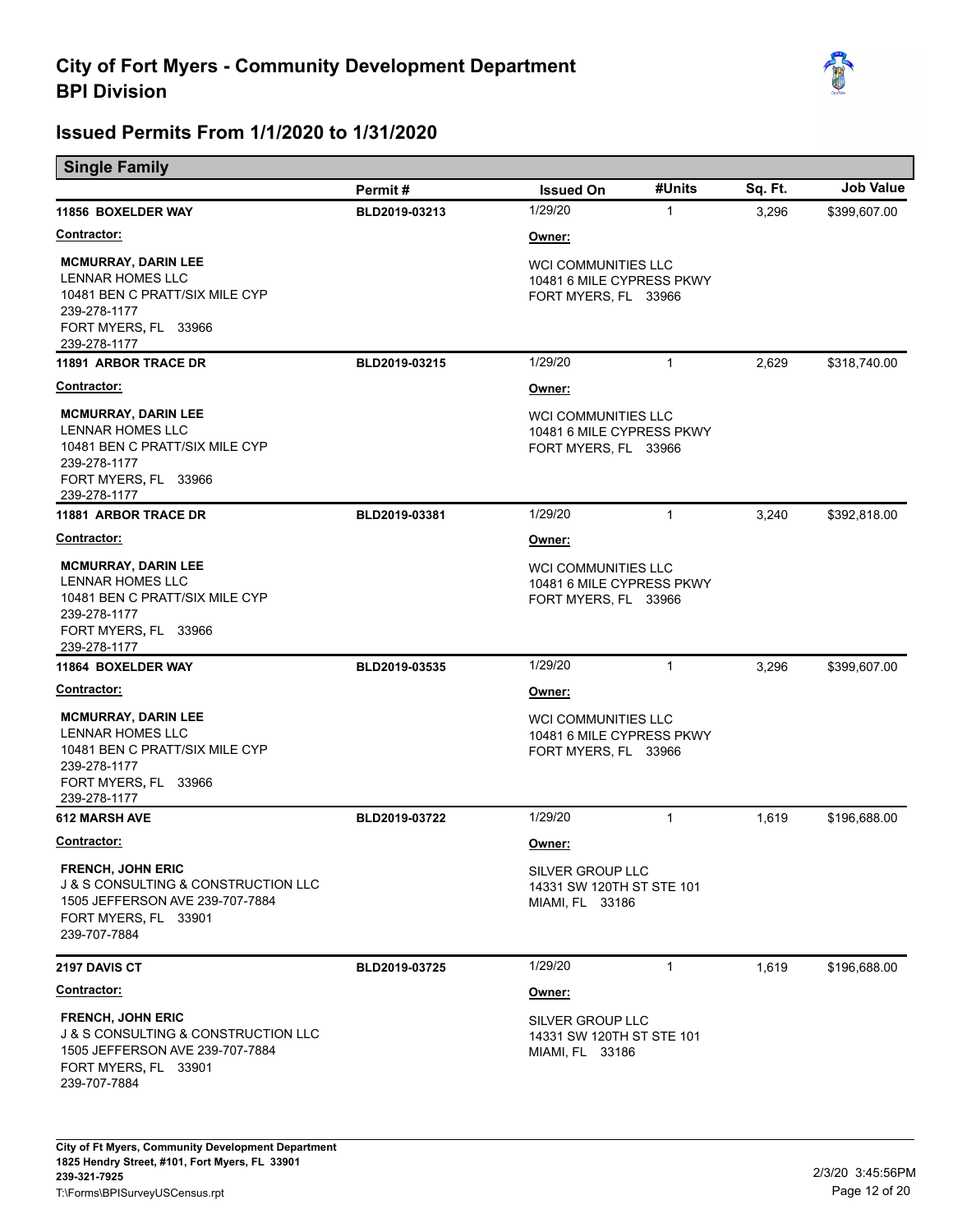

| <u>.</u>                                                                                                                                 | Permit#       | <b>Issued On</b>                                                                          | #Units       | Sq. Ft. | <b>Job Value</b> |
|------------------------------------------------------------------------------------------------------------------------------------------|---------------|-------------------------------------------------------------------------------------------|--------------|---------|------------------|
| <b>4344 BLUEGRASS DR</b>                                                                                                                 | BLD2019-03918 | 1/29/20                                                                                   | $\mathbf{1}$ | 2,629   | \$318,740.00     |
| <b>Contractor:</b>                                                                                                                       |               | Owner:                                                                                    |              |         |                  |
| <b>MCMURRAY, DARIN LEE</b><br>LENNAR HOMES LLC<br>10481 BEN C PRATT/SIX MILE CYP<br>239-278-1177<br>FORT MYERS, FL 33966                 |               | CALATLANTIC GROUP INC<br>10481 BEN C PRATT SIX MILE CYPRESS PKWY<br>FORT MYERS, FL 33966  |              |         |                  |
| 239-278-1177<br><b>4356 BLUEGRASS DR</b>                                                                                                 | BLD2019-03919 | 1/29/20                                                                                   | $\mathbf{1}$ | 2,578   | \$312,557.00     |
| <b>Contractor:</b>                                                                                                                       |               | Owner:                                                                                    |              |         |                  |
| <b>MCMURRAY, DARIN LEE</b><br>LENNAR HOMES LLC<br>10481 BEN C PRATT/SIX MILE CYP<br>239-278-1177<br>FORT MYERS, FL 33966<br>239-278-1177 |               | CALATLANTIC GROUP INC<br>10481 BEN C PRATT SIX MILE CYPRESS PKWY<br>FORT MYERS, FL 33966  |              |         |                  |
| <b>4332 BLUEGRASS DR</b>                                                                                                                 | BLD2019-03928 | 1/29/20                                                                                   | $\mathbf{1}$ | 4,092   | \$496,114.00     |
| <b>Contractor:</b>                                                                                                                       |               | Owner:                                                                                    |              |         |                  |
| <b>MCMURRAY, DARIN LEE</b><br>LENNAR HOMES LLC<br>10481 BEN C PRATT/SIX MILE CYP<br>239-278-1177<br>FORT MYERS, FL 33966<br>239-278-1177 |               | CALATLANTIC GROUP INC<br>10481 BEN C PRATT SIX MILE CYPRESS PKWY<br>FORT MYERS, FL 33966  |              |         |                  |
| <b>3132 ROYAL GARDENS AVE</b>                                                                                                            | BLD2020-00083 | 1/29/20                                                                                   | $\mathbf{1}$ | 3,138   | \$380,451.00     |
| <u>Contractor:</u>                                                                                                                       |               | Owner:                                                                                    |              |         |                  |
| <b>ROBBINS, JUSTIN ANDREW</b><br>D.R. HORTON INC.<br>3169 ROYAL GARDENS AVE 239-240-9510<br>FORT MYERS, FL 33916<br>239-240-9510         |               | D R HORTON INC<br>10541 BEN C PRATT SIX MILE CYPRESS PKWY STE 100<br>FORT MYERS, FL 33966 |              |         |                  |
| <b>4327 BLUEGRASS DR</b>                                                                                                                 | BLD2020-00097 | 1/29/20                                                                                   | $\mathbf{1}$ | 2,924   | \$354,506.00     |
| <u>Contractor:</u>                                                                                                                       |               | Owner:                                                                                    |              |         |                  |
| <b>MCMURRAY, DARIN LEE</b><br>LENNAR HOMES LLC<br>10481 BEN C PRATT/SIX MILE CYP<br>239-278-1177<br>FORT MYERS, FL 33966<br>239-278-1177 |               | CALATLANTIC GROUP INC<br>10481 BEN C PRATT SIX MILE CYPRESS PKWY<br>FORT MYERS, FL 33966  |              |         |                  |
| <b>4357 BLUEGRASS DR</b>                                                                                                                 | BLD2020-00103 | 1/29/20                                                                                   | $\mathbf{1}$ | 2,629   | \$318,740.00     |
| <b>Contractor:</b>                                                                                                                       |               | Owner:                                                                                    |              |         |                  |
| <b>MCMURRAY, DARIN LEE</b><br>LENNAR HOMES LLC<br>10481 BEN C PRATT/SIX MILE CYP<br>239-278-1177<br>FORT MYERS, FL 33966<br>239-278-1177 |               | CALATLANTIC GROUP INC<br>10481 BEN C PRATT SIX MILE CYPRESS PKWY<br>FORT MYERS, FL 33966  |              |         |                  |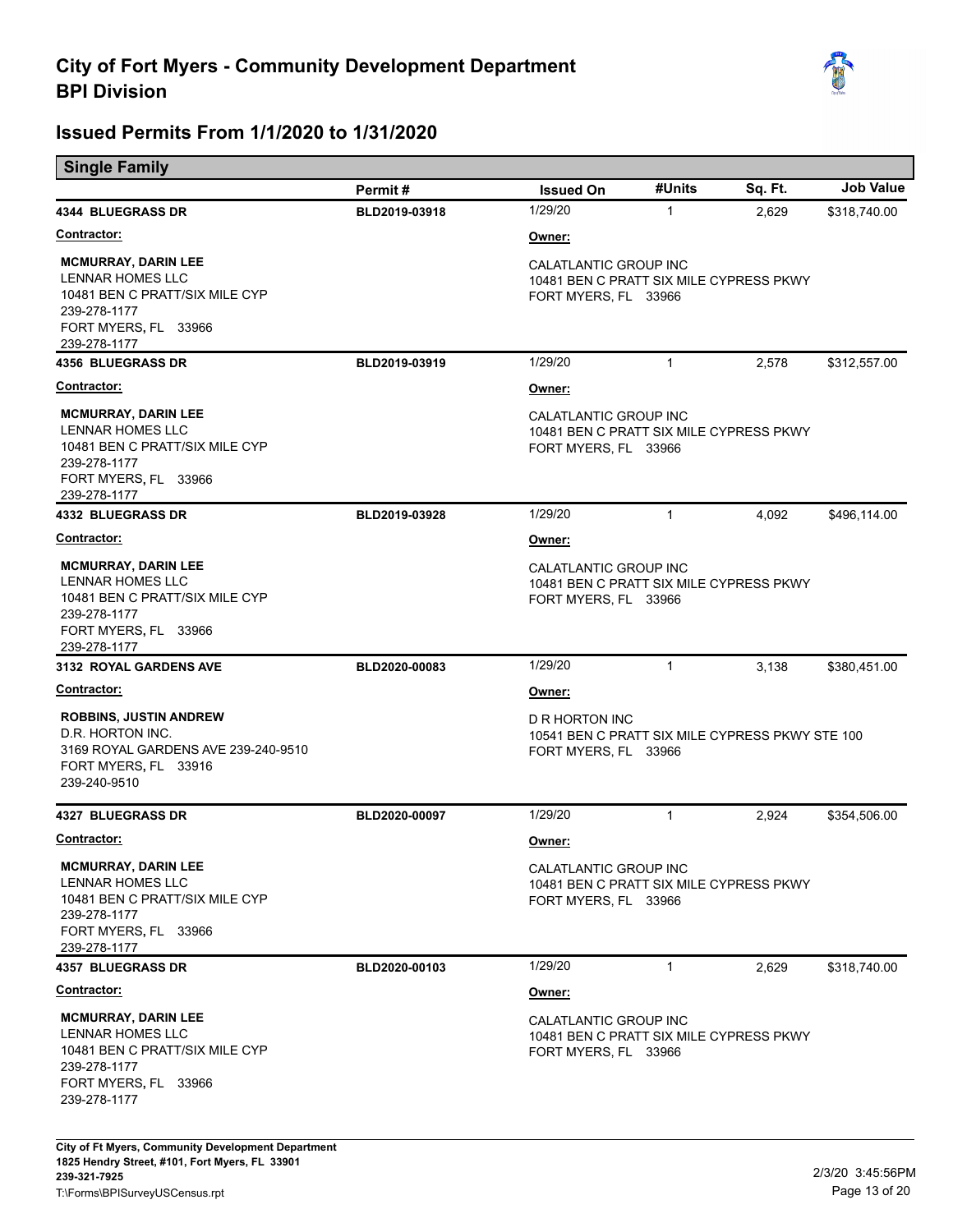

| <b>Single Family</b>                                                                                                                                      |               |                                                                                      |              |         |                  |
|-----------------------------------------------------------------------------------------------------------------------------------------------------------|---------------|--------------------------------------------------------------------------------------|--------------|---------|------------------|
|                                                                                                                                                           | Permit#       | <b>Issued On</b>                                                                     | #Units       | Sq. Ft. | <b>Job Value</b> |
| <b>2216 QUALITY LIFE CENTER WAY</b>                                                                                                                       | BLD2019-03707 | 1/30/20                                                                              | $\mathbf{1}$ | 1,619   | \$196,288.00     |
| Contractor:                                                                                                                                               |               | Owner:                                                                               |              |         |                  |
| <b>FRENCH, JOHN ERIC</b><br><b>J &amp; S CONSULTING &amp; CONSTRUCTION LLC</b><br>1505 JEFFERSON AVE 239-707-7884<br>FORT MYERS, FL 33901<br>239-707-7884 |               | SILVER GROUP LLC<br>14331 SW 120TH STE 101<br>MIAMI, FL 33186                        |              |         |                  |
| <b>2218 QUALITY LIFE CENTER WAY</b>                                                                                                                       | BLD2019-03708 | 1/30/20                                                                              | $\mathbf{1}$ | 1,619   | \$196,288.00     |
| <b>Contractor:</b>                                                                                                                                        |               | Owner:                                                                               |              |         |                  |
| <b>FRENCH, JOHN ERIC</b><br><b>J &amp; S CONSULTING &amp; CONSTRUCTION LLC</b><br>1505 JEFFERSON AVE 239-707-7884<br>FORT MYERS, FL 33901<br>239-707-7884 |               | SILVER GROUP LLC<br>14331 SW 120TH STE 101<br>MIAMI, FL 33186                        |              |         |                  |
| <b>4735 CRESTED EAGLE LN</b>                                                                                                                              | BLD2020-00059 | 1/30/20                                                                              | $\mathbf{1}$ | 3,531   | \$428,098.00     |
| <b>Contractor:</b>                                                                                                                                        |               | Owner:                                                                               |              |         |                  |
| <b>STEWART, JAMES KEITH</b><br><b>CENTEX HOMES</b><br>24311 WALDEN CENTER DR 239-495-4800<br>BONITA SPRINGS, FL 34134<br>239-495-4800                     |               | PULTE HOME COMPANY LLC<br>24311 WALDEN CENTER DR STE 300<br>BONITA SPRINGS, FL 34134 |              |         |                  |
| <b>11481 TIVERTON TRCE</b>                                                                                                                                | BLD2020-00064 | 1/30/20                                                                              | $\mathbf{1}$ | 4,083   | \$495,023.00     |
| <b>Contractor:</b>                                                                                                                                        |               | <u>Owner:</u>                                                                        |              |         |                  |
| <b>STEWART, JAMES KEITH</b><br><b>CENTEX HOMES</b><br>24311 WALDEN CENTER DR 239-495-4800<br>BONITA SPRINGS, FL 34134<br>239-495-4800                     |               | <b>CENTEX HOMES</b><br>24311 WALDEN CENTER DR STE 300<br>BONITA SPRINGS, FL 34134    |              |         |                  |
| <b>11461 REMINGTON CHASE</b>                                                                                                                              | BLD2020-00090 | 1/30/20                                                                              | $\mathbf{1}$ | 3,963   | \$480,474.00     |
| <u>Contractor:</u>                                                                                                                                        |               | <u>Owner:</u>                                                                        |              |         |                  |
| <b>STEWART, JAMES KEITH</b><br><b>CENTEX HOMES</b><br>24311 WALDEN CENTER DR 239-495-4800<br>BONITA SPRINGS, FL 34134<br>239-495-4800                     |               | <b>CENTEX HOMES</b><br>24311 WALDEN CENTER DR STE 300<br>BONITA SPRINGS, FL 34134    |              |         |                  |
| <b>4723 CRESTED EAGLE LN</b>                                                                                                                              | BLD2020-00091 | 1/30/20                                                                              | $\mathbf{1}$ | 3,601   | \$436,585.00     |
| <b>Contractor:</b>                                                                                                                                        |               | Owner:                                                                               |              |         |                  |
| <b>STEWART, JAMES KEITH</b><br><b>CENTEX HOMES</b><br>24311 WALDEN CENTER DR 239-495-4800<br>BONITA SPRINGS, FL 34134<br>239-495-4800                     |               | PULTE HOME COMPANY LLC<br>24311 WALDEN CENTER DR STE 300<br>BONITA SPRINGS, FL 34134 |              |         |                  |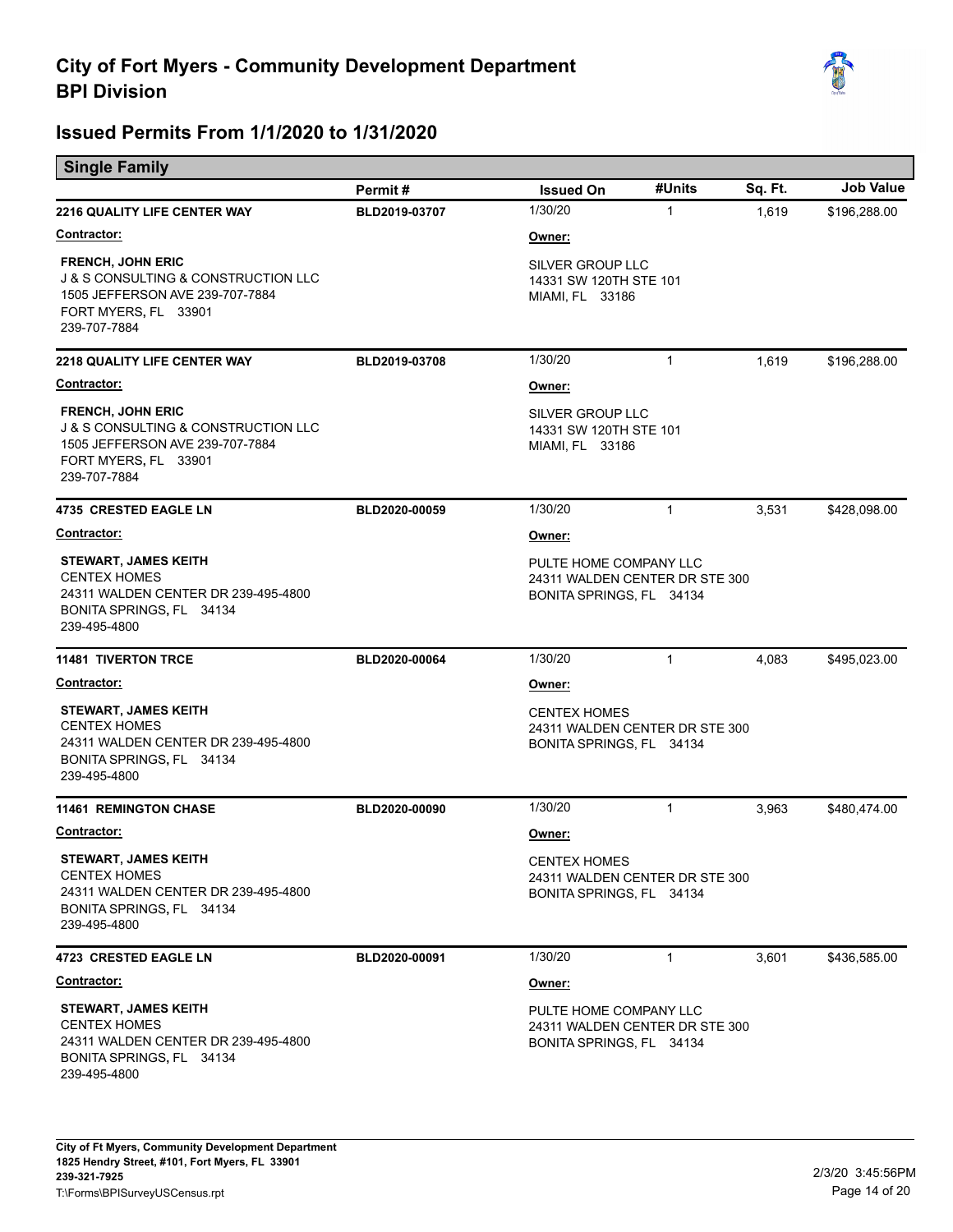

| <b>Single Family</b>                                                                                                                                |               |                                                                                      |              |         |                  |
|-----------------------------------------------------------------------------------------------------------------------------------------------------|---------------|--------------------------------------------------------------------------------------|--------------|---------|------------------|
|                                                                                                                                                     | Permit#       | <b>Issued On</b>                                                                     | #Units       | Sq. Ft. | <b>Job Value</b> |
| <b>4021 SPOTTED EAGLE WAY</b>                                                                                                                       | BLD2020-00092 | 1/30/20                                                                              | $\mathbf{1}$ | 3,901   | \$472,957.00     |
| Contractor:                                                                                                                                         |               | <u>Owner:</u>                                                                        |              |         |                  |
| <b>STEWART, JAMES KEITH</b><br><b>CENTEX HOMES</b><br>24311 WALDEN CENTER DR 239-495-4800<br>BONITA SPRINGS, FL 34134<br>239-495-4800               |               | PULTE HOME COMPANY LLC<br>24311 WALDEN CENTER DR STE 300<br>BONITA SPRINGS, FL 34134 |              |         |                  |
| 3935 SPOTTED EAGLE WAY                                                                                                                              | BLD2020-00093 | 1/30/20                                                                              | $\mathbf{1}$ | 2,153   | \$261,030.00     |
| <b>Contractor:</b>                                                                                                                                  |               | Owner:                                                                               |              |         |                  |
| <b>STEWART, JAMES KEITH</b><br><b>CENTEX HOMES</b><br>24311 WALDEN CENTER DR 239-495-4800<br>BONITA SPRINGS, FL 34134<br>239-495-4800               |               | PULTE HOME COMPANY LLC<br>24311 WALDEN CENTER DR STE 300<br>BONITA SPRINGS, FL 34134 |              |         |                  |
| <b>11429 BATTERSEA PL</b>                                                                                                                           | BLD2020-00117 | 1/30/20                                                                              | 1            | 3,406   | \$412,943.00     |
| <b>Contractor:</b>                                                                                                                                  |               | Owner:                                                                               |              |         |                  |
| <b>STEWART, JAMES KEITH</b><br><b>CENTEX HOMES</b><br>24311 WALDEN CENTER DR 239-495-4800<br>BONITA SPRINGS, FL 34134<br>239-495-4800               |               | <b>CENTEX HOMES</b><br>24311 WALDEN CENTER DR STE 300<br>BONITA SPRINGS, FL 34134    |              |         |                  |
| <b>11248 CARLINGFORD RD</b>                                                                                                                         | BLD2020-00132 | 1/30/20                                                                              | $\mathbf{1}$ | 2,100   | \$254,604.00     |
| <u> Contractor:</u>                                                                                                                                 |               | Owner:                                                                               |              |         |                  |
| <b>STEWART, JAMES KEITH</b><br><b>CENTEX HOMES</b><br>24311 WALDEN CENTER DR 239-495-4800<br>BONITA SPRINGS, FL 34134<br>239-495-4800               |               | <b>CENTEX HOMES</b><br>24311 WALDEN CENTER DR STE 300<br>BONITA SPRINGS, FL 34134    |              |         |                  |
| <b>11513 FOXBRIAR LN</b>                                                                                                                            | BLD2019-01528 | 1/31/20                                                                              | 1            | 4,053   | \$496,330.00     |
| Contractor:                                                                                                                                         |               | Owner:                                                                               |              |         |                  |
| <b>SMITH, GLEN HENDRIX</b><br><b>G.L. BUILDING CORPORATION</b><br>1600 SAWGRASS CORPORATE PKWY<br>239-208-8326<br>SUNRISE, FL 33323<br>239-208-8326 |               | LEE COUNTY HOMES<br>STE 400 1600 SAWGRASS CORPORATE PKWY<br><b>SUNRISE, FL 33323</b> |              |         |                  |
| 11558 RIVERSTONE LN                                                                                                                                 | BLD2019-03586 | 1/31/20                                                                              | $\mathbf{1}$ | 3,696   | \$448,103.00     |
| <b>Contractor:</b>                                                                                                                                  |               | Owner:                                                                               |              |         |                  |
| SMITH, GLEN HENDRIX<br><b>G.L. BUILDING CORPORATION</b><br>1600 SAWGRASS CORPORATE PKWY<br>239-208-8326<br>SUNRISE, FL 33323<br>239-208-8326        |               | LEE COUNTY HOMES<br>STE 400 1600 SAWGRASS CORPORATE PKWY<br><b>SUNRISE, FL 33323</b> |              |         |                  |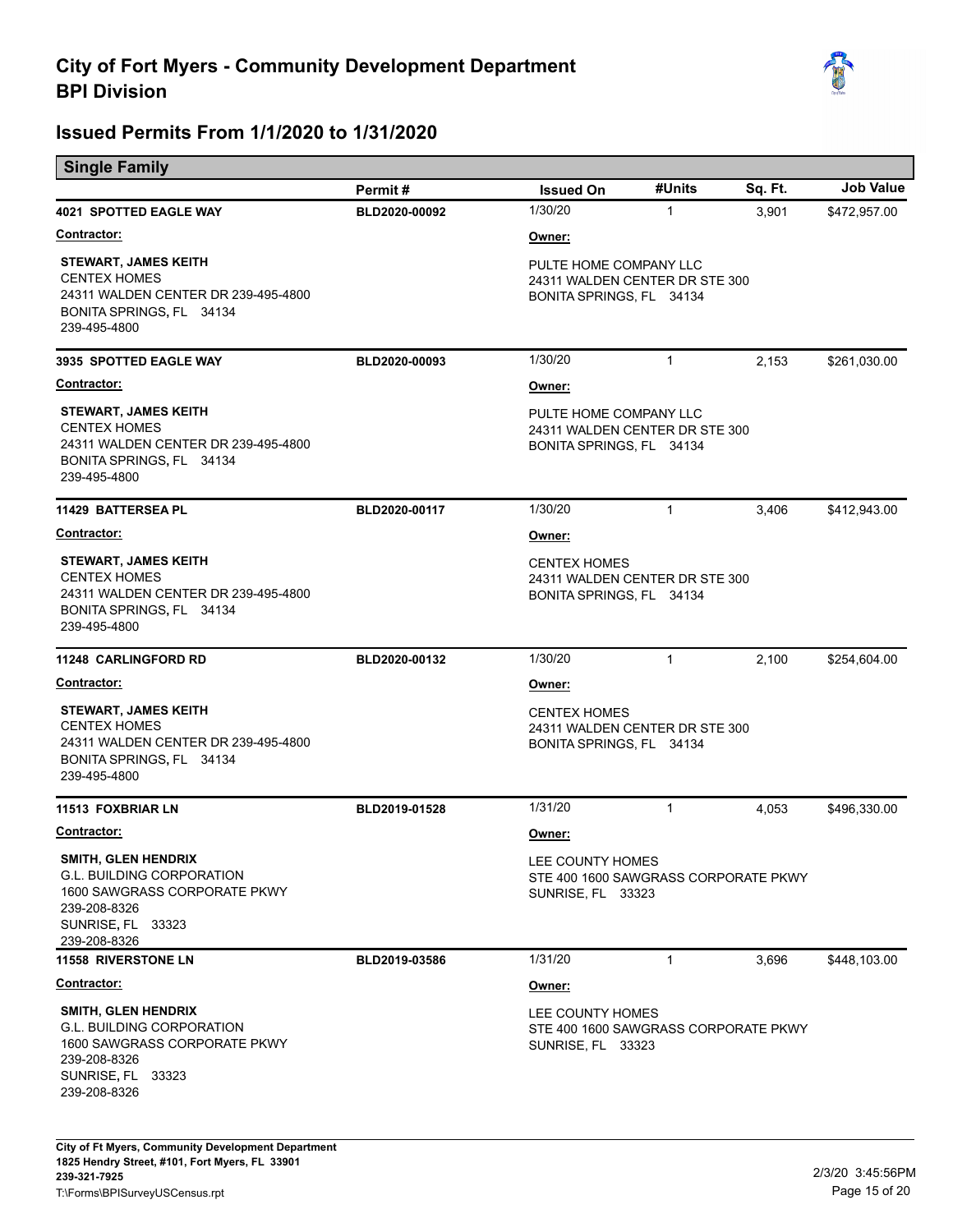

| æz<br>e |
|---------|
|         |
|         |

|                                                                                                                                                           | Permit#       | <b>Issued On</b>                                                             | #Units | Sa. Ft. | <b>Job Value</b> |
|-----------------------------------------------------------------------------------------------------------------------------------------------------------|---------------|------------------------------------------------------------------------------|--------|---------|------------------|
| <b>3026 SAINT CHARLES ST</b>                                                                                                                              | BLD2020-00147 | 1/31/20                                                                      |        | 1.795   | \$217,626.00     |
| Contractor:                                                                                                                                               |               | Owner:                                                                       |        |         |                  |
| <b>FRENCH, JOHN ERIC</b><br><b>J &amp; S CONSULTING &amp; CONSTRUCTION LLC</b><br>1505 JEFFERSON AVE 239-707-7884<br>FORT MYERS, FL 33901<br>239-707-7884 |               | CARIBBEAN HOMES OF FLORIDA LLC<br>4831 CORONADO PKWY<br>CAPE CORAL. FL 33914 |        |         |                  |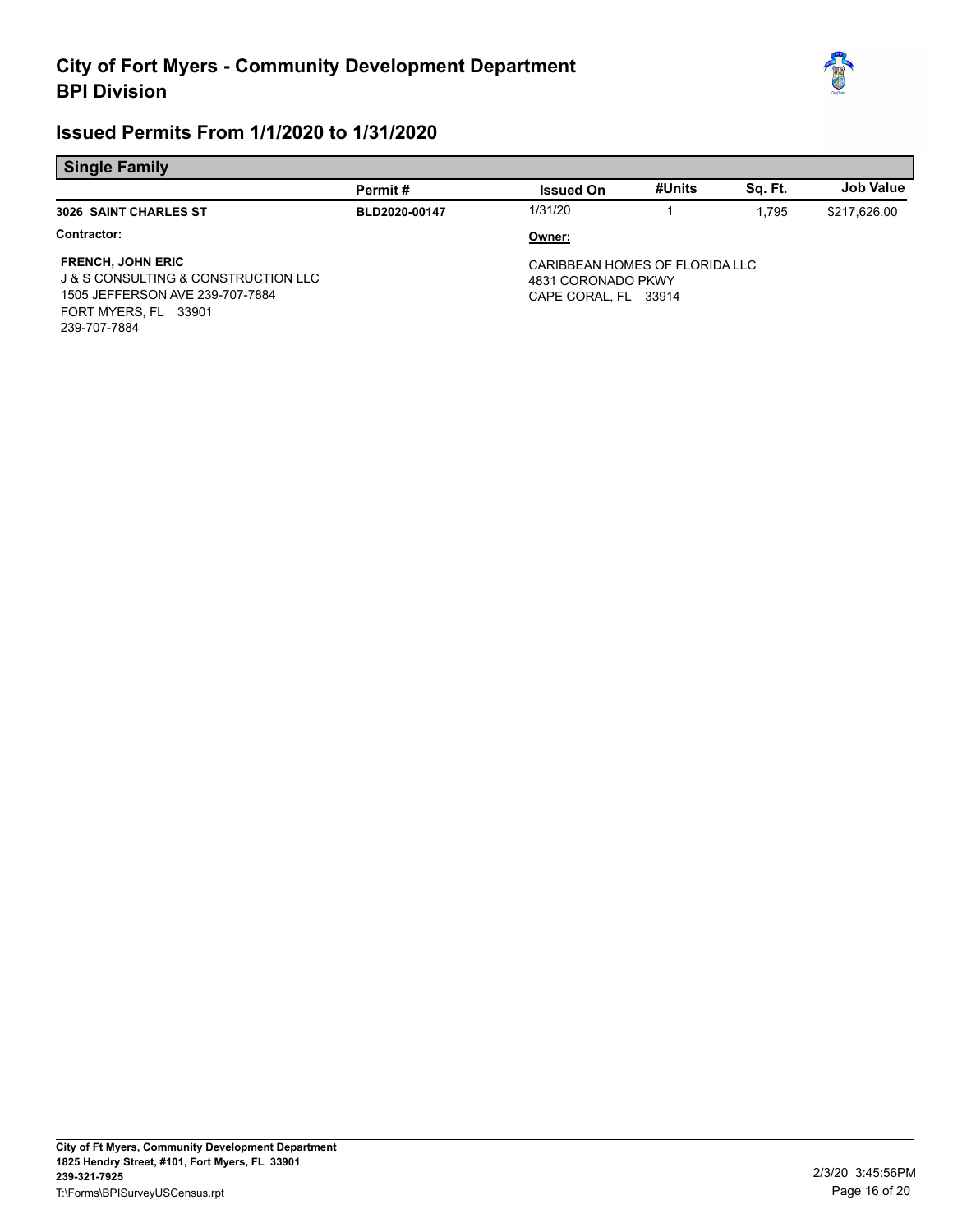

|                                                                                                                                  | Permit#       | <b>Issued On</b>                                                                                 | #Units       | Sq. Ft. | <b>Job Value</b> |
|----------------------------------------------------------------------------------------------------------------------------------|---------------|--------------------------------------------------------------------------------------------------|--------------|---------|------------------|
| 3061 ROYAL GARDENS AVE                                                                                                           | BLD2019-03969 | 1/3/20                                                                                           | $\mathbf{1}$ | 2,121   | \$257,150.00     |
| <b>Contractor:</b>                                                                                                               |               | Owner:                                                                                           |              |         |                  |
| <b>ROBBINS, JUSTIN ANDREW</b><br>D.R. HORTON INC.<br>3169 ROYAL GARDENS AVE 239-240-9510<br>FORT MYERS, FL 33916<br>239-240-9510 |               | D R HORTON INC<br>10541 BEN C PRATT SIX MILE CYPRESS PKWY STE 100<br>FORT MYERS, FL 33966        |              |         |                  |
| 4141 BLOOMFIELD ST                                                                                                               | BLD2019-03965 | 1/6/20                                                                                           | $\mathbf{1}$ | 2,121   | \$257,150.00     |
| Contractor:                                                                                                                      |               | Owner:                                                                                           |              |         |                  |
| <b>ROBBINS, JUSTIN ANDREW</b><br>D.R. HORTON INC.<br>3169 ROYAL GARDENS AVE 239-240-9510<br>FORT MYERS, FL 33916<br>239-240-9510 |               | D R HORTON INC<br>10541 BEN C PRATT SIX MILE CYPRESS PKWY STE 100<br>FORT MYERS, FL 33966        |              |         |                  |
| 4145 BLOOMFIELD ST                                                                                                               | BLD2019-03967 | 1/6/20                                                                                           | $\mathbf{1}$ | 2,121   | \$257,150.00     |
| <b>Contractor:</b>                                                                                                               |               | Owner:                                                                                           |              |         |                  |
| <b>ROBBINS, JUSTIN ANDREW</b><br>D.R. HORTON INC.<br>3169 ROYAL GARDENS AVE 239-240-9510<br>FORT MYERS, FL 33916<br>239-240-9510 |               | D R HORTON INC<br>10541 BEN C PRATT SIX MILE CYPRESS PKWY STE 100<br>FORT MYERS, FL 33966        |              |         |                  |
| 3057 ROYAL GARDENS AVE                                                                                                           | BLD2019-03968 | 1/6/20                                                                                           | $\mathbf{1}$ | 2,121   | \$257,150.00     |
| <b>Contractor:</b>                                                                                                               |               | Owner:                                                                                           |              |         |                  |
| <b>ROBBINS, JUSTIN ANDREW</b><br>D.R. HORTON INC.<br>3169 ROYAL GARDENS AVE 239-240-9510<br>FORT MYERS, FL 33916<br>239-240-9510 |               | D R HORTON INC<br>10541 BEN C PRATT SIX MILE CYPRESS PKWY STE 100<br>FORT MYERS, FL 33966        |              |         |                  |
| 4153 BLOOMFIELD ST                                                                                                               | BLD2019-03974 | 1/6/20                                                                                           | $\mathbf{1}$ | 2,121   | \$257,150.00     |
| Contractor:                                                                                                                      |               | Owner:                                                                                           |              |         |                  |
| <b>ROBBINS, JUSTIN ANDREW</b><br>D.R. HORTON INC.<br>3169 ROYAL GARDENS AVE 239-240-9510<br>FORT MYERS, FL 33916<br>239-240-9510 |               | <b>D R HORTON INC</b><br>10541 BEN C PRATT SIX MILE CYPRESS PKWY STE 100<br>FORT MYERS, FL 33966 |              |         |                  |
| <b>4149 BLOOMFIELD ST</b>                                                                                                        | BLD2019-03975 | 1/6/20                                                                                           | $\mathbf{1}$ | 2,121   | \$257,150.00     |
| <b>Contractor:</b>                                                                                                               |               | Owner:                                                                                           |              |         |                  |
| <b>ROBBINS, JUSTIN ANDREW</b><br>D.R. HORTON INC.<br>3169 ROYAL GARDENS AVE 239-240-9510<br>FORT MYERS, FL 33916<br>239-240-9510 |               | D R HORTON INC<br>10541 BEN C PRATT SIX MILE CYPRESS PKWY STE 100<br>FORT MYERS, FL 33966        |              |         |                  |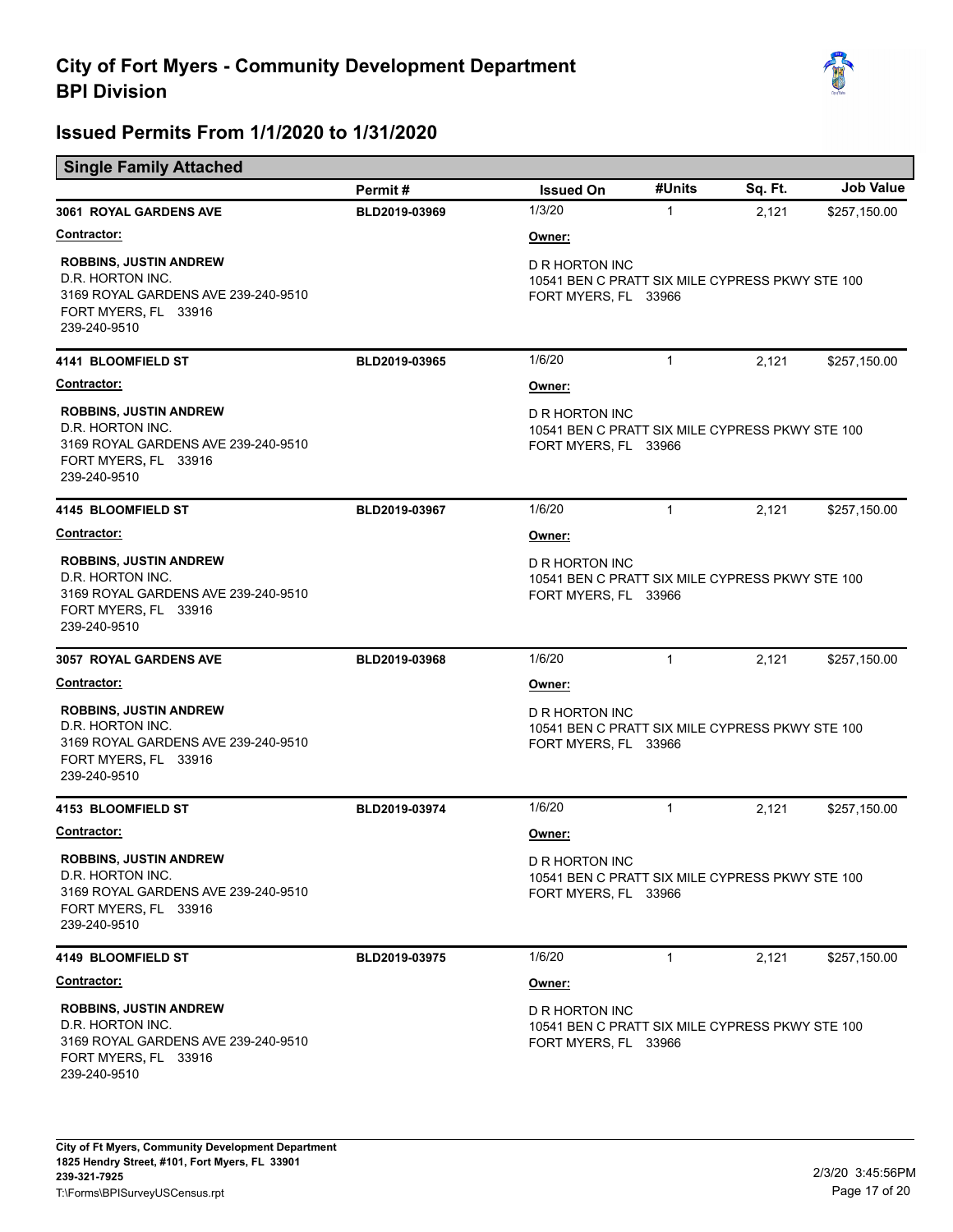

#### **Single Family Attached**

|                                                                                                                                                     | Permit#       | <b>Issued On</b>                                                                     | #Units       | Sq. Ft. | <b>Job Value</b> |
|-----------------------------------------------------------------------------------------------------------------------------------------------------|---------------|--------------------------------------------------------------------------------------|--------------|---------|------------------|
| 11901 GROSSETO CT                                                                                                                                   | BLD2019-03709 | 1/7/20                                                                               | $\mathbf{1}$ | 2,342   | \$283,944.00     |
| <b>Contractor:</b>                                                                                                                                  |               | Owner:                                                                               |              |         |                  |
| <b>MCMURRAY, DARIN LEE</b><br><b>LENNAR HOMES LLC</b><br>10481 BEN C PRATT/SIX MILE CYP<br>239-278-1177<br>FORT MYERS, FL 33966<br>239-278-1177     |               | <b>WCI COMMUNITIES LLC</b><br>10481 6 MILE CYPRESS PKWY<br>FORT MYERS, FL 33966      |              |         |                  |
| 10266 BONAVIE COVE DR                                                                                                                               | BLD2019-03935 | 1/7/20                                                                               | $\mathbf{1}$ | 2,124   | \$257,514.00     |
| Contractor:                                                                                                                                         |               | Owner:                                                                               |              |         |                  |
| <b>BROWN, MATTHEW C.</b><br><b>MATTAMY HOMES</b><br>4107 CRESCENT PARK DRIVE 813-533-2776<br>RIVERVIEW, FL 33578<br>813-533-2776                    |               | <b>MATTAMY NAPLES LLC</b><br>4901 VINELAND RD STE 450<br>ORLANDO, FL 32811           |              |         |                  |
| 10264 BONAVIE COVE DR                                                                                                                               | BLD2019-03937 | 1/10/20                                                                              | $\mathbf{1}$ | 2,124   | \$257,514.00     |
| Contractor:                                                                                                                                         |               | Owner:                                                                               |              |         |                  |
| <b>BROWN, MATTHEW C.</b><br><b>MATTAMY HOMES</b><br>4107 CRESCENT PARK DRIVE 813-533-2776<br>RIVERVIEW, FL 33578<br>813-533-2776                    |               | <b>MATTAMY NAPLES LLC</b><br>4901 VINELAND RD STE 450<br>ORLANDO, FL 32811           |              |         |                  |
| 11779 LAKEWOOD PRESERVE PL                                                                                                                          | BLD2019-03079 | 1/14/20                                                                              | $\mathbf{1}$ | 2,612   | \$316,679.00     |
| <b>Contractor:</b>                                                                                                                                  |               | Owner:                                                                               |              |         |                  |
| <b>SMITH, GLEN HENDRIX</b><br><b>G.L. BUILDING CORPORATION</b><br>1600 SAWGRASS CORPORATE PKWY<br>239-208-8326<br>SUNRISE, FL 33323<br>239-208-8326 |               | LEE COUNTY HOMES<br>STE 400 1600 SAWGRASS CORPORATE PKWY<br>SUNRISE, FL 33323        |              |         |                  |
| 11785 LAKEWOOD PRESERVE PL                                                                                                                          | BLD2019-03080 | 1/14/20                                                                              | $\mathbf{1}$ | 2,544   | \$308,435.00     |
| Contractor:                                                                                                                                         |               | Owner:                                                                               |              |         |                  |
| <b>SMITH, GLEN HENDRIX</b><br><b>G.L. BUILDING CORPORATION</b><br>1600 SAWGRASS CORPORATE PKWY<br>239-208-8326<br>SUNRISE, FL 33323<br>239-208-8326 |               | LEE COUNTY HOMES<br>STE 400 1600 SAWGRASS CORPORATE PKWY<br><b>SUNRISE, FL 33323</b> |              |         |                  |
| 11930 LAKEWOOD PRESERVE PL                                                                                                                          | BLD2019-01512 | 1/22/20                                                                              | $\mathbf{1}$ | 2,781   | \$340,561.00     |
| Contractor:                                                                                                                                         |               | Owner:                                                                               |              |         |                  |
| <b>SMITH, GLEN HENDRIX</b><br><b>G.L. BUILDING CORPORATION</b><br>1600 SAWGRASS CORPORATE PKWY<br>239-208-8326<br>SUNRISE, FL 33323<br>239-208-8326 |               | LEE COUNTY HOMES<br>STE 400 1600 SAWGRASS CORPORATE PKWY<br><b>SUNRISE, FL 33323</b> |              |         |                  |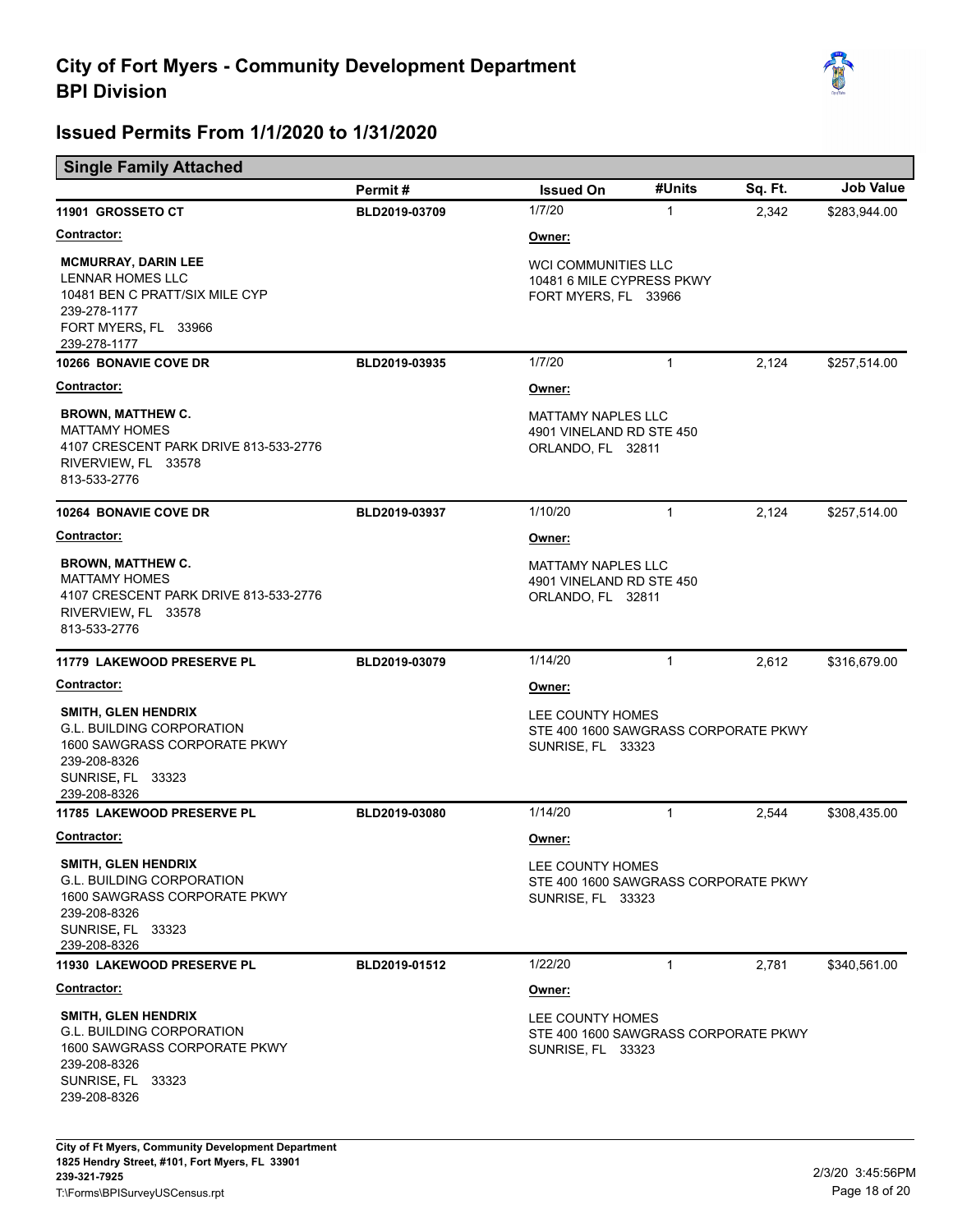

|  |  | <b>Single Family Attached</b> |
|--|--|-------------------------------|
|--|--|-------------------------------|

| $\mathbf{1}$                                                                                       | 2,354 | \$288,271.00 |  |
|----------------------------------------------------------------------------------------------------|-------|--------------|--|
|                                                                                                    |       |              |  |
|                                                                                                    |       |              |  |
| Owner:<br>LEE COUNTY HOMES<br>STE 400 1600 SAWGRASS CORPORATE PKWY<br>SUNRISE, FL 33323            |       |              |  |
| $\mathbf{1}$                                                                                       | 2,781 | \$337,168.00 |  |
|                                                                                                    |       |              |  |
| Owner:<br>LEE COUNTY HOMES<br>STE 400 1600 SAWGRASS CORPORATE PKWY<br>SUNRISE, FL 33323            |       |              |  |
| $\mathbf{1}$                                                                                       | 2,781 | \$337,168.00 |  |
|                                                                                                    |       |              |  |
| LEE COUNTY HOMES<br>STE 400 1600 SAWGRASS CORPORATE PKWY<br>SUNRISE, FL 33323                      |       |              |  |
| $\mathbf{1}$                                                                                       | 2,342 | \$283,944.00 |  |
|                                                                                                    |       |              |  |
| Owner:<br>CALATLANTIC GROUP INC<br>10481 BEN C PRATT SIX MILE CYPRESS PKWY<br>FORT MYERS, FL 33966 |       |              |  |
| $\mathbf{1}$                                                                                       | 2,300 | \$278,852.00 |  |
|                                                                                                    |       |              |  |
| CALATLANTIC GROUP INC<br>10481 BEN C PRATT SIX MILE CYPRESS PKWY<br>FORT MYERS, FL 33966           |       |              |  |
| $\mathbf{1}$                                                                                       | 2,181 | \$264,424.00 |  |
|                                                                                                    |       |              |  |
| CALATLANTIC GROUP INC<br>10481 BEN C PRATT SIX MILE CYPRESS PKWY<br>FORT MYERS, FL 33966           |       |              |  |
|                                                                                                    |       |              |  |